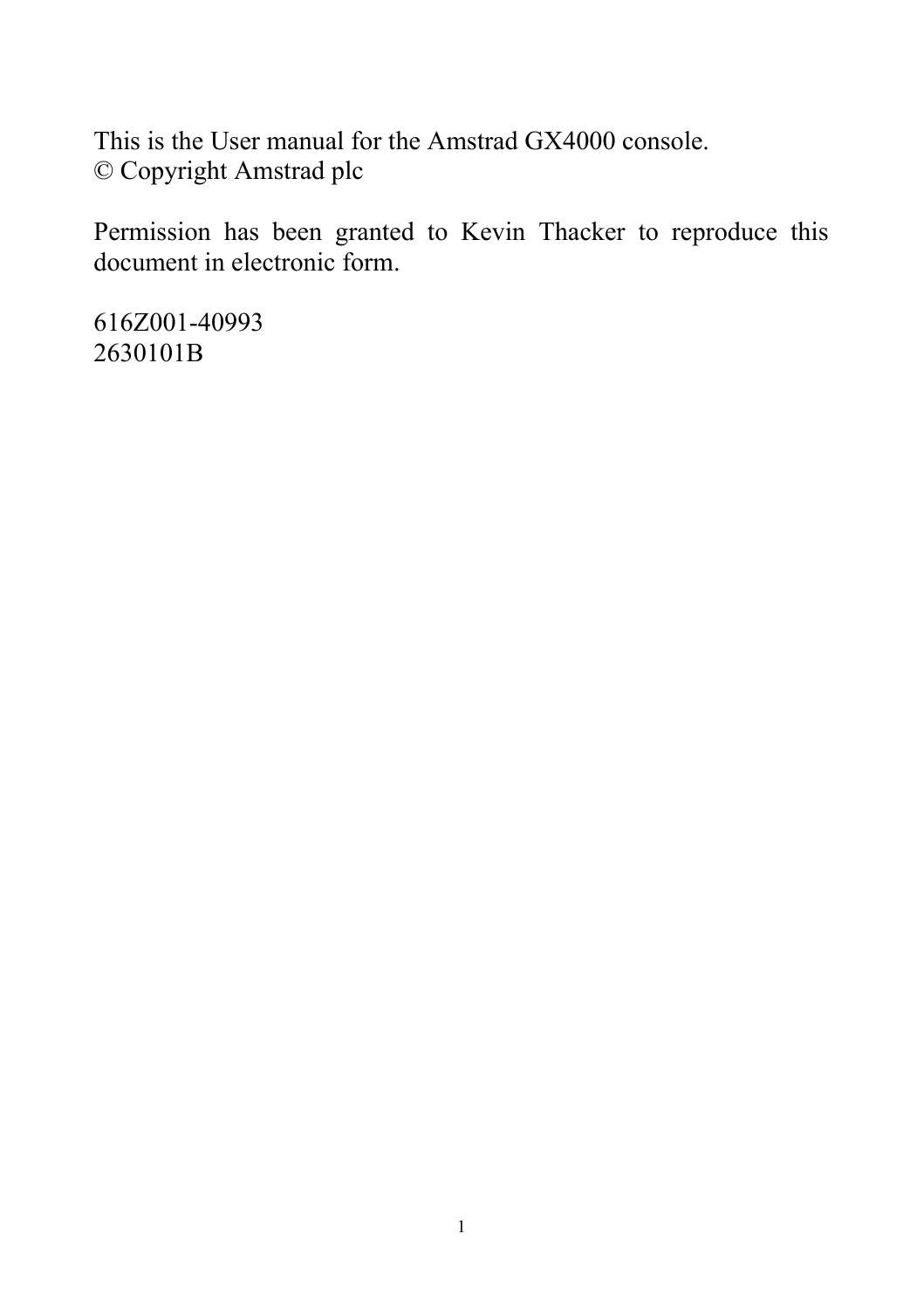# **GX** 4000

**USER INSTRUCTIONS MANUAL DEL USUARIO MANUALE D'USO MANUEL DE L'UTILISATEUR**

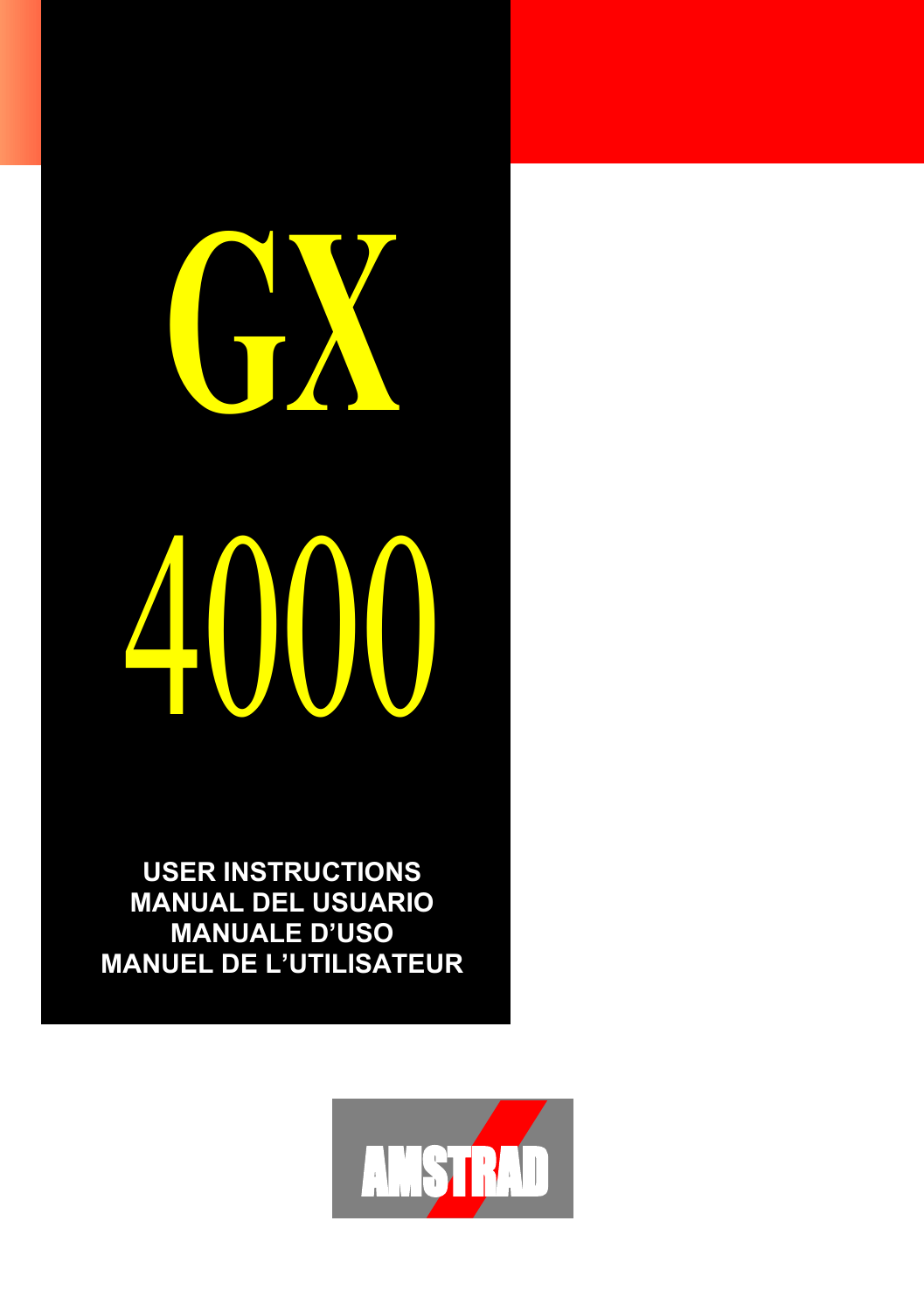

The product described in this manual and products for use with it are subject to continuous development and improvement.

This manual is provided to you free of charge and is intended only to assist the reader in the use of the product. The information contained in this manual and literature provided with the product is given by AMSTRAD in good faith.

AMSTRAD MAKES NO WARRANTY OF ANY KIND, EITHER EXPRESS OR IMPLIED, INCLUDING, BUT NOT LIMITED TO, THE IMPLIED WARRANTIES OF MERCHANTABILITY OR FITNESS FOR A PARTICULAR PURPOSE AND AMSTRAD ACCEPTS NO LIABILITY FOR ANY LOSS OR DAMAGE ARISING FROM THE USE OF ANY INFORMATION PROVIDED OR OMITTED.

This manual may include technical inaccuracies or typographical errors. Changes are periodically made to the information contained herein; these changes will be incorporated in new editions of the publications. AMSTRAD may make improvements and/or changes in the product(s) and/or the program(s) described in this publication at any time but does not undertake to notify customers of these changes.

The products referred to herein are not designed and should not be used for, or in connection with, life critical functions or any activity in which an error or a fault may result in physical damage or injury to person(s) and AMSTRAD does not authorise such use.

You must carefully read these instructions, any Software Licence Agreements, the Guarantee Card and all other literature provided with the product.

#### **IMPORTANT**

The terms and instructions, contained in the Guarantee Card provided with the product, must be strictly complied with.

#### **EXCLUSIONS OF CONSEQUENTIAL LOSS**

IN ANY EVENT, AMSTRAD ACCEPTS NO LIABILITY FOR ANY CONSEQUENTIAL LOSS OR DAMAGE ARISING FROM THE USE OF THIS MANUAL OR PRODUCTS USED WITH IT OR ANY INFORMATION PROVIDED IN OR OMITTED FROM THIS MANUAL INCLUDING, BUT NOT LIMITED TO, ECONOMIC OR FINANCIAL LOSS, DAMAGE TO PERIPHERAL EQUIPMENT OR PRODUCTS, LOSS OF USE, PRODUCTIVITY OR TIME.

#### **Nothing In this document Is Intended to exclude or restrict any of the consumer's rights where to do so would be illegal.**

All correspondence relating to the product or this manual should be addressed to:

AMSTRAD PLC Brentwood House 169 Kings Road BRENTWOOD Essex CM 14 4EF

© Copyright 1990 AMSTRAD plc

Neither the whole nor any part of the information contained herein, nor the products described in this manual may be adapted or reproduced in any material form except with the prior written approval of AMSTRAD plc.

Written by Sue Maybee, drawings by Gray J Webber, layout and typesetting by Janet Kiddier

Published by AMSTRAD PLC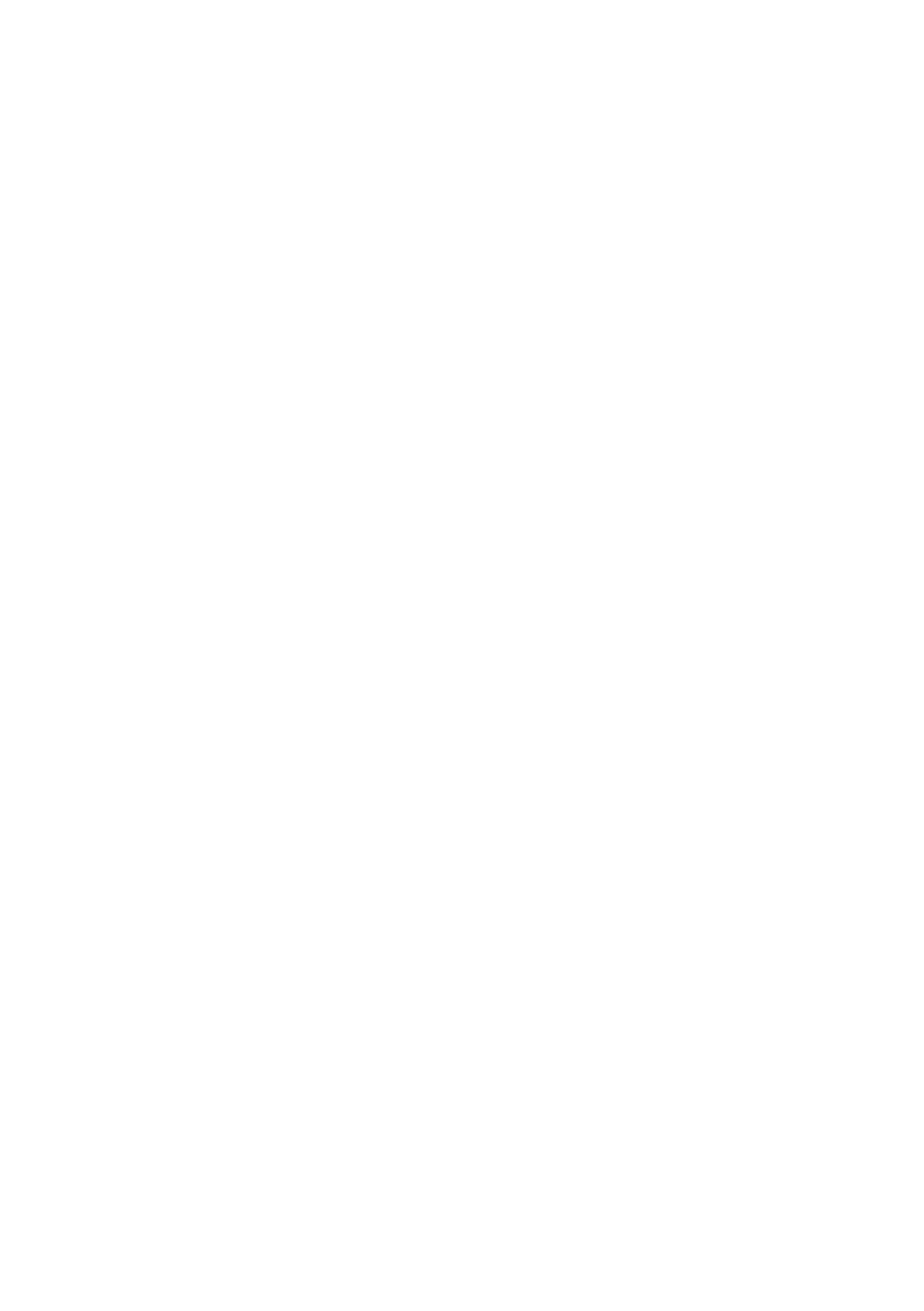

# **Looking after your GX4000**

- *Always turn off the power switch on the console before inserting or removing a cartridge*
- *After use remove the cartridge and unplug the AC adapter from the electrical supply.*
- *Never touch the electrical contacts of a cartridge and keep away from dust and dirt*
- *Treat the Game Paddles with reasonable care*
- *Only use the AC Power adapter supplied or the power via an Amstrad MM12 or CM14 monitor*
- *Do not pull at the console with the game paddles or any other control device*
- *When disconnecting any plug from the console pull the plug itself -not the wire*
- *Do not expose any of the components to extreme heat or cold*
- *Do not spill liquids on any of the components*
- *If you insist on cleaning use a soft cloth dampened with water only*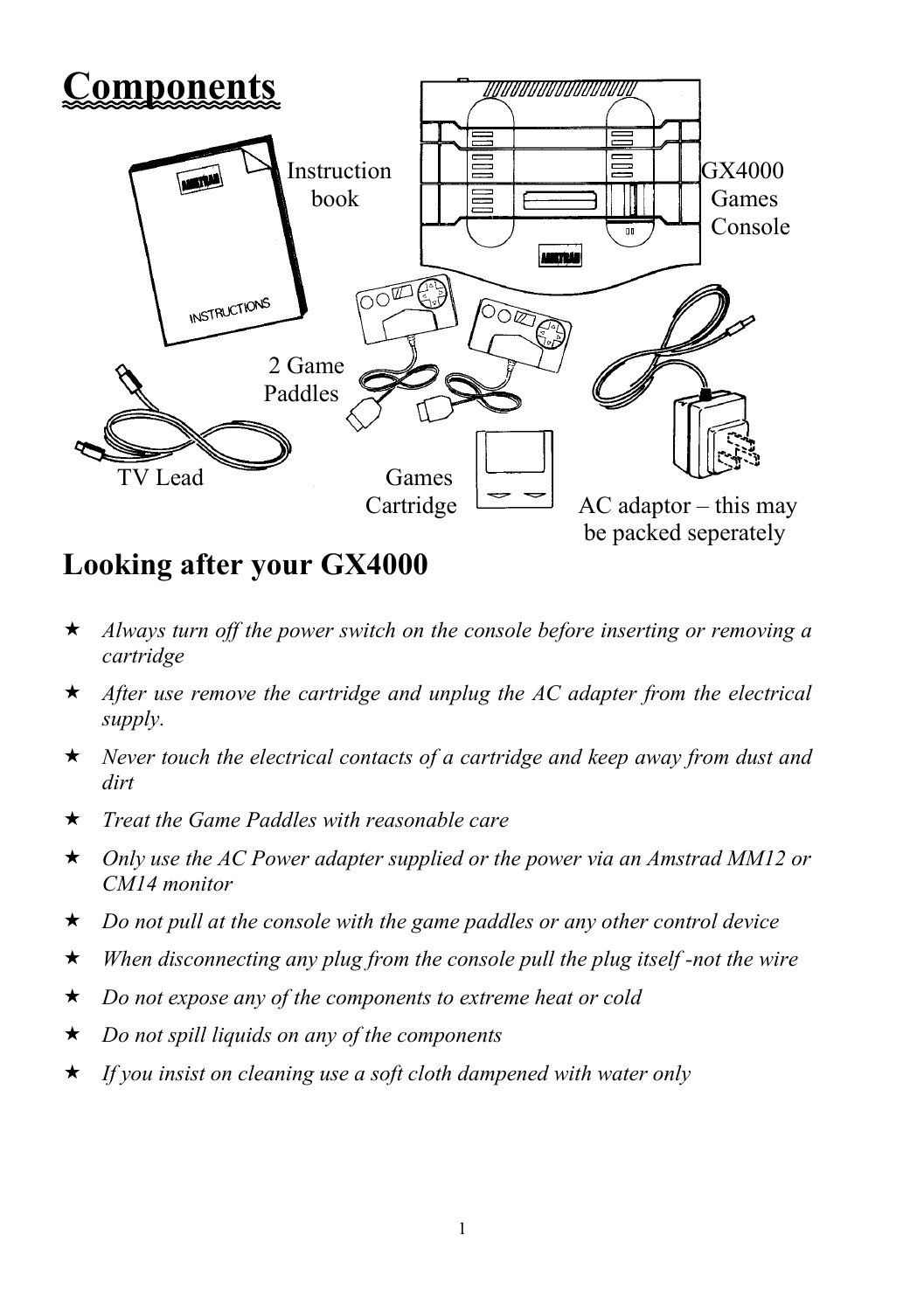# **Features**



# **Monitor Connection**

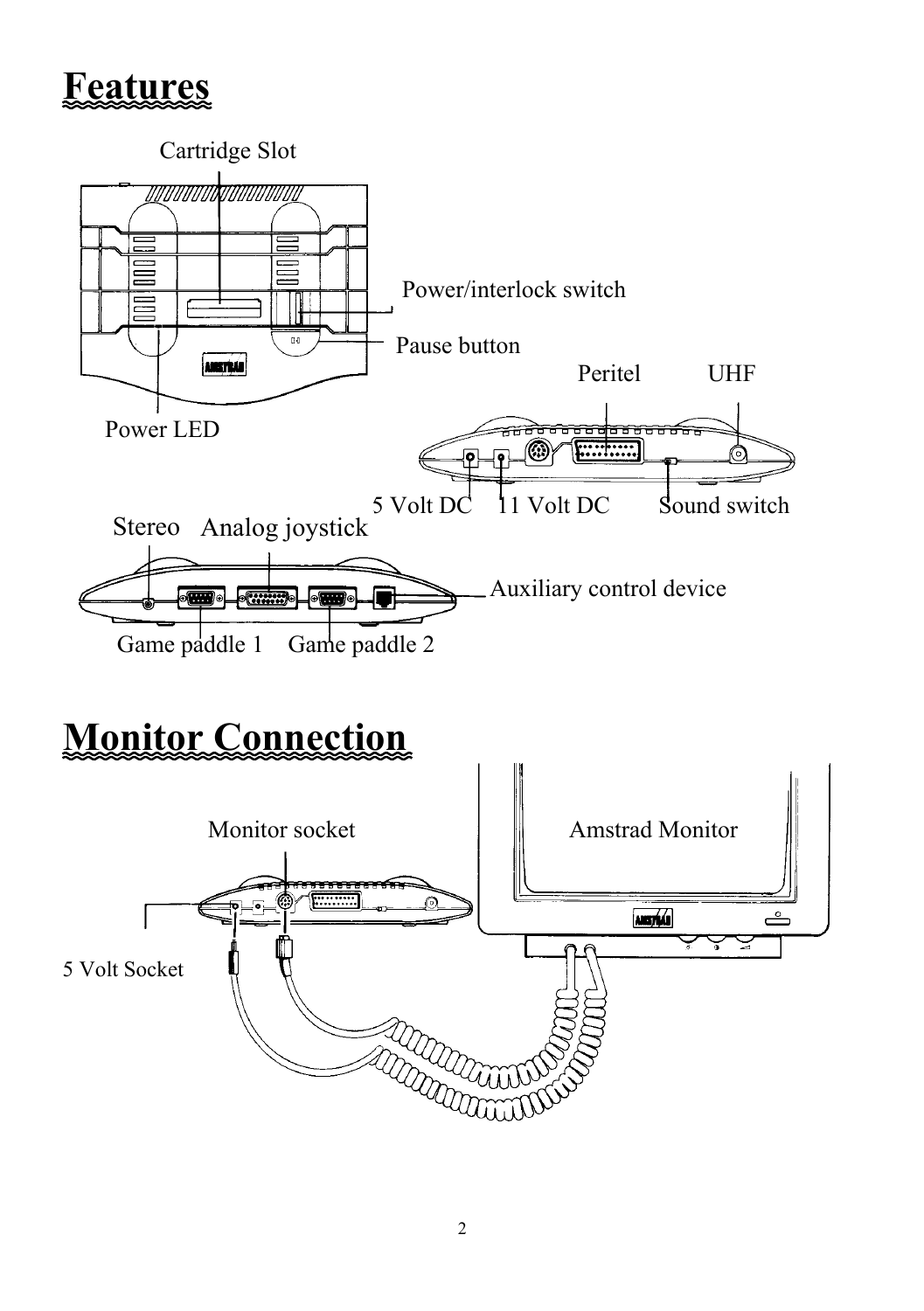# **TV Connection**



**Peritel** (alternative television connection)

Instead of using the TV lead supplied a Peritel lead can be bought and used to connect the console to the Peritel socket (sometimes called SCART or Audio/Video) on your television, this may improve the image on the screen.

## **External amplifier/speakers** (alternative sound)

The console may be connected to a stereo amplifier and speaker. The input lead to your stereo amplifier should be terminated with a 3.5 mm stereo jack plug, which should be inserted into the stereo socket on the GX4000.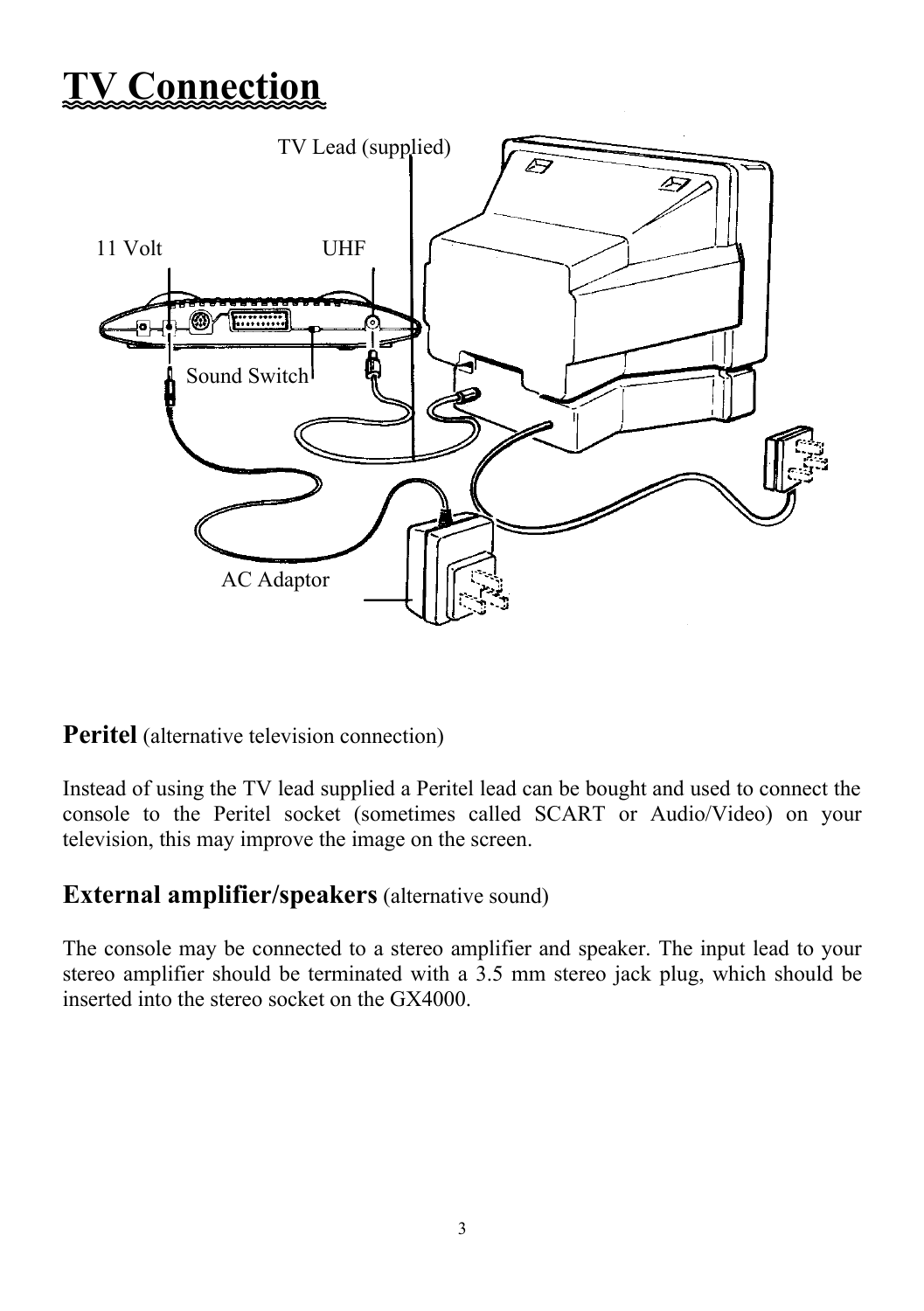# **Games Paddle Connection**



# **Other Control Devices**

Note: Control devices other than the supplied Game Paddles will only work with a game written to support them.

Analog - an analog joystick can be connected and used instead of or as well as the games paddles supplied.

AUX - a light gun or other auxiliary control device can be connected and used instead of or as well as the paddles or analog joystick.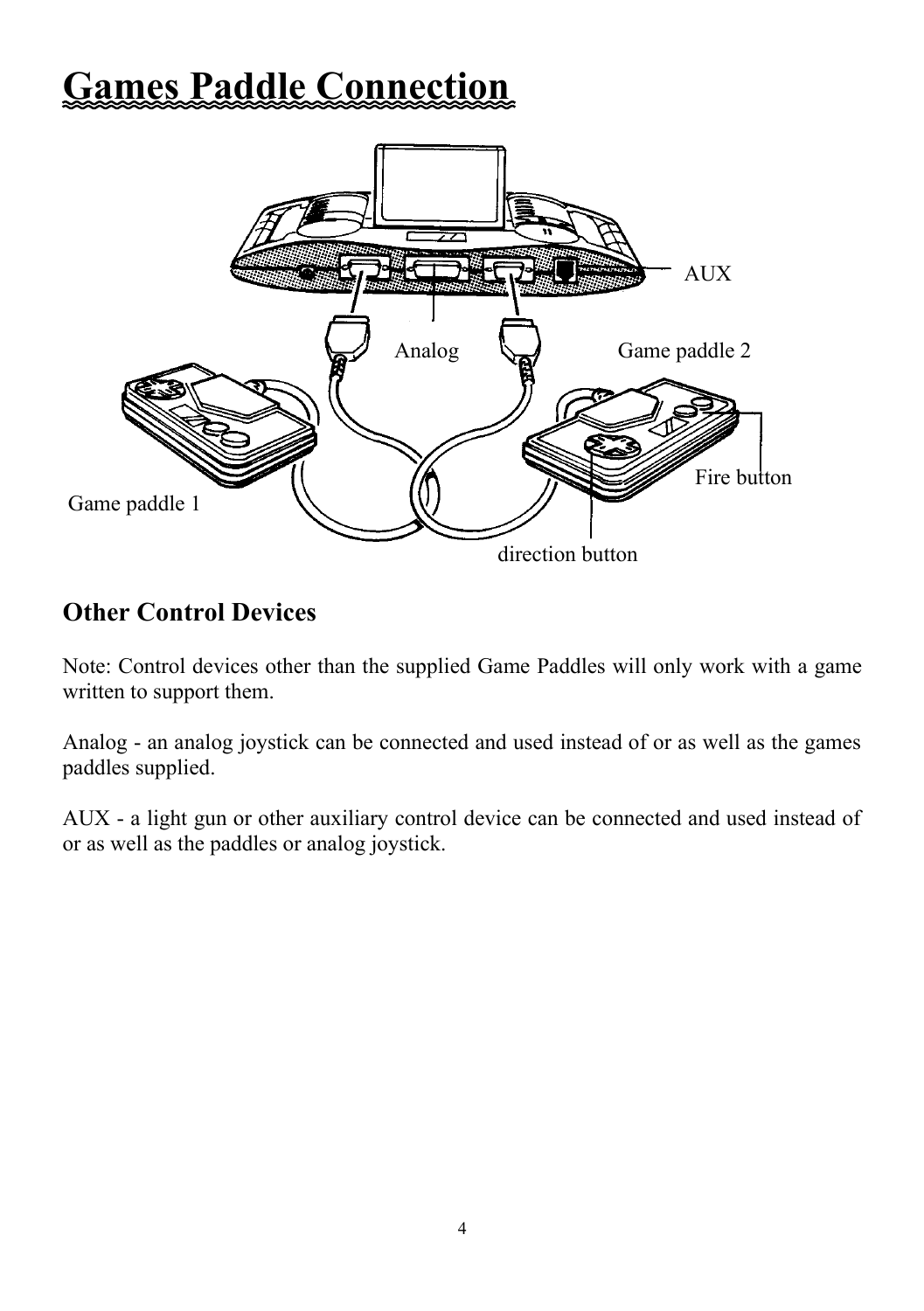# **Operation**

# **Start**

# **Plug into and switch on the Power Supply**

*If using an Amstrad CM14 or MM12 -plug in and switch on the monitor. If using your television –plug in the AC adapter and switch on.*

# **Load the cartridge into the Console**

*Do not use unnecessary force, check you are not trying to insert the cartridge upside down.*

# **Switch on the Console**

*Use the power/interlock switch. This switches the console on and locks the cartridge into position. NEVER USE FORCE - SWITCH OFF THE CONSOLE BEFORE LOADING OR ULOADING A CARTRIDGE.*

# **Adjust the picture**

Adjust your monitor to get a clear image on the screen, if you are using a television you will need to tune it:

*Select a spare or unused channel then adjust the tuning control or if your television has a rotary programme selector knob turn it until the image on the screen becomes steady (the signal will be approximately at channel 36).*

# **Adjust the sound**

*Adjust the volume control as required. If there are no game sounds -adjust the sound switch on the games console.*

# **Pause**

*Press the pause button to freeze the game. Press it again to continue.*

# **Stop**

*When you want to stop a game switch off using the Interlock/power switch and then remove the cartridge – DO NOT ATTEMPT TO REMOVE A CARTRIDGE BEFORE SWITCHING OFF.*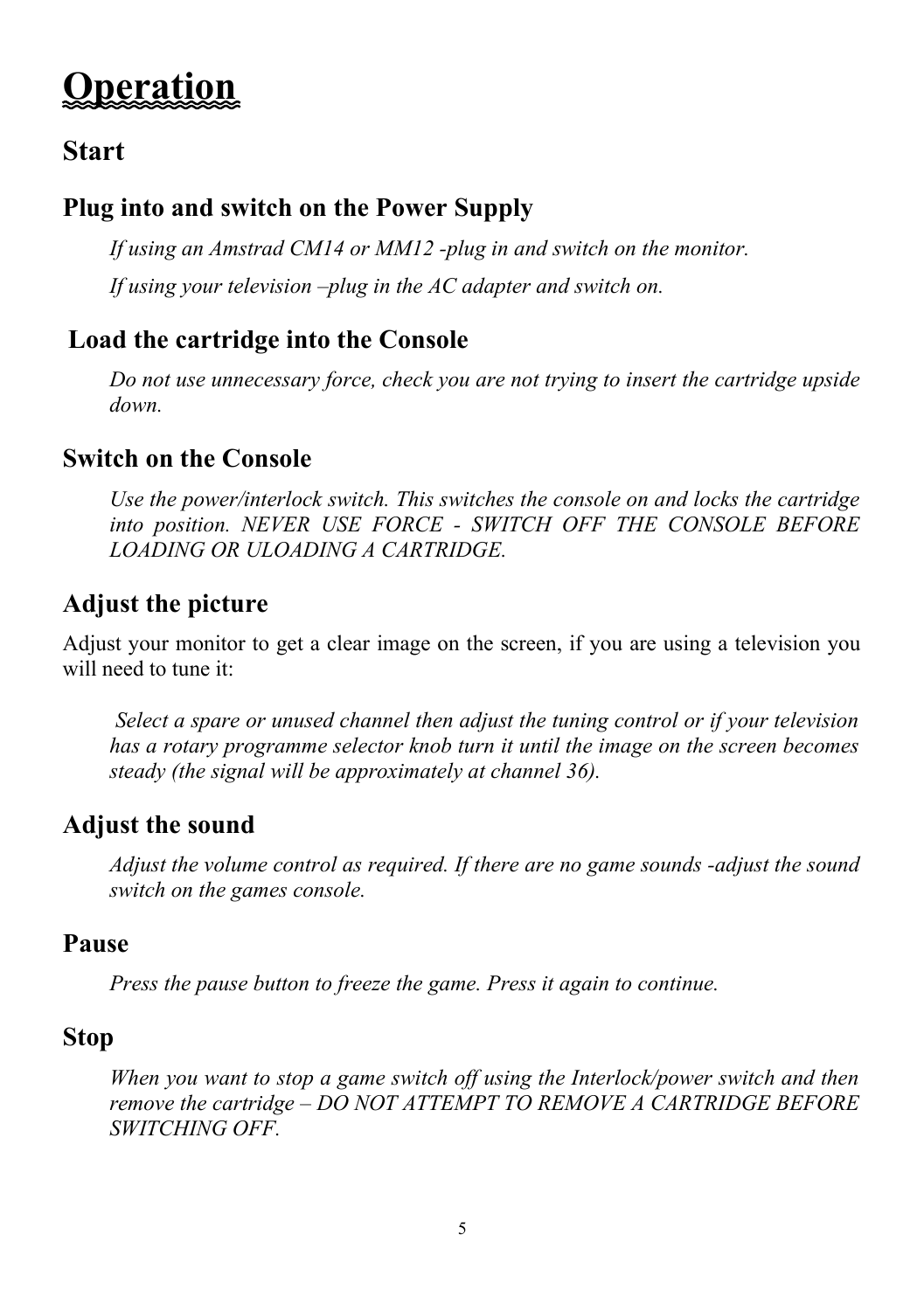# **Problem Solving**

| <b>PROBLEM</b>                                                              | <b>CHECKS AND ADJUSTMENTS</b>                                                                                                                                                                                                                                        |
|-----------------------------------------------------------------------------|----------------------------------------------------------------------------------------------------------------------------------------------------------------------------------------------------------------------------------------------------------------------|
| NO PICTURE BUT<br><b>SCREEN IS LIT</b>                                      | Check the power/interlock switch is ON.                                                                                                                                                                                                                              |
|                                                                             | Check the AC adaptor is plugged into the electrical supply and<br>the socket is switched on.                                                                                                                                                                         |
|                                                                             | Check the Console is properly connected to the aerial socket on<br>your television using the TV lead supplied.                                                                                                                                                       |
|                                                                             | Check the cartridge is inserted into the console correctly.                                                                                                                                                                                                          |
|                                                                             | Check the television is set to the correct channel (Channel 36)                                                                                                                                                                                                      |
| <b>PICTURE IS</b><br><b>ROLLING OR HAS</b><br><b>BARS OR LINES ON</b><br>IТ | Adjust the vertical or horizontal hold controls on your television<br>or monitor until the picture becomes steady.                                                                                                                                                   |
| <b>POOR PICTURE</b>                                                         | Check all leads are firmly connected.                                                                                                                                                                                                                                |
|                                                                             | Adjust the fine-tune and contrast controls on your television. If<br>your television has an automatic fine-tuning control turn it off<br>and use the manual control (you cannot do this if your television<br>loses the colour when the automatic fine-tuner is off) |
|                                                                             | Move the console away from the television $-$ it may be<br>positioned to close.                                                                                                                                                                                      |
| <b>NO GAME SOUNDS</b>                                                       | Adjust the SOUND switch on the console.                                                                                                                                                                                                                              |
|                                                                             | Adjust the television volume and fine tune control.                                                                                                                                                                                                                  |
| <b>PROBLEMS</b><br>RECEIVING<br><b>TELEVISION</b><br><b>PROGRAMMES</b>      | Check the power switch on your console is turned OFF and the<br>TV lead is disconnected.                                                                                                                                                                             |
|                                                                             | Check the aerial is connected properly.                                                                                                                                                                                                                              |

If you still have a problem contact your dealer or our Customer Services Department.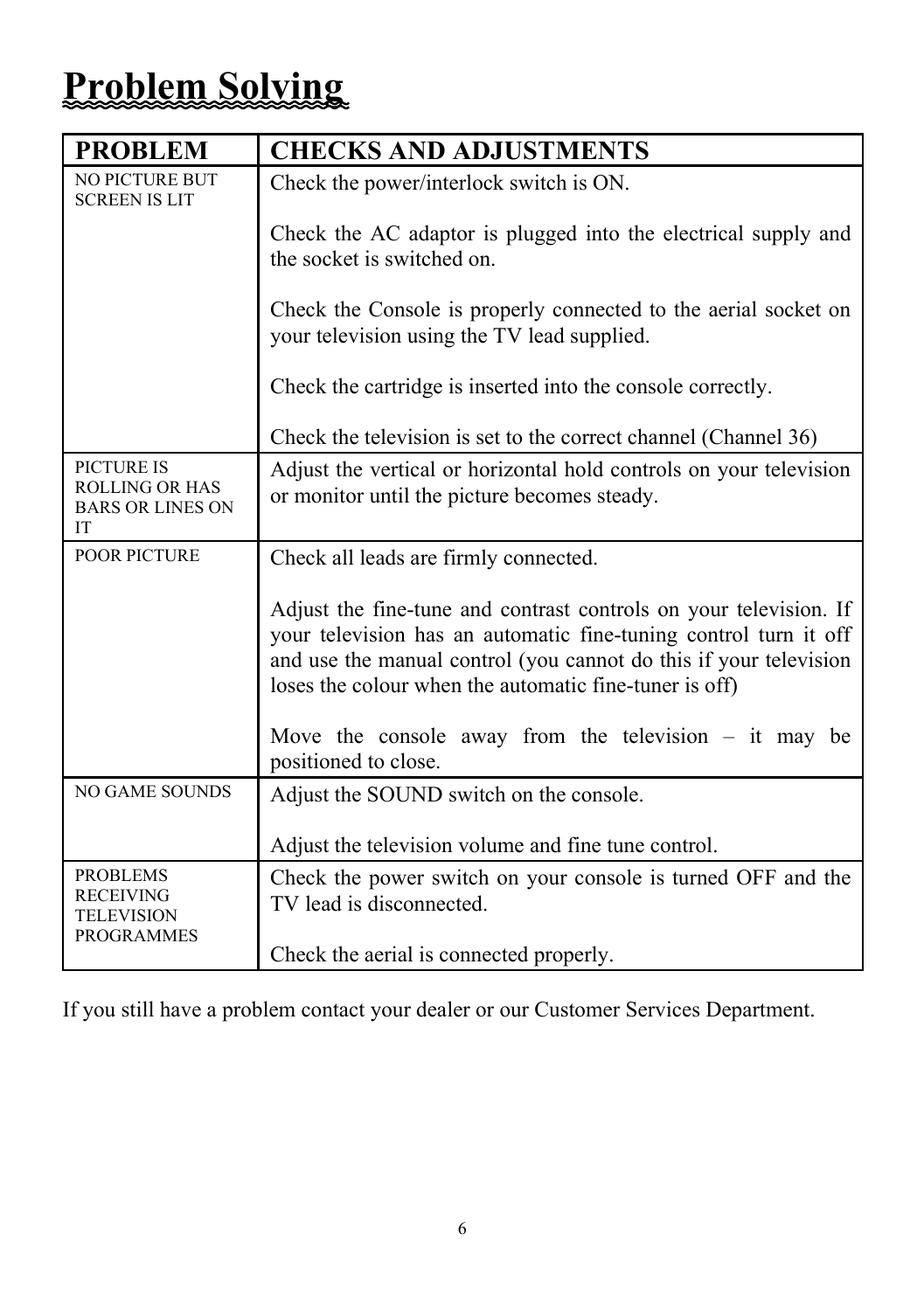# **Technical Information - Connectors**

## **Aux**

# **Game Paddles**



NOTE: Pin 9 is not COM 2 on Game Paddle 2 connector

## **Monitor**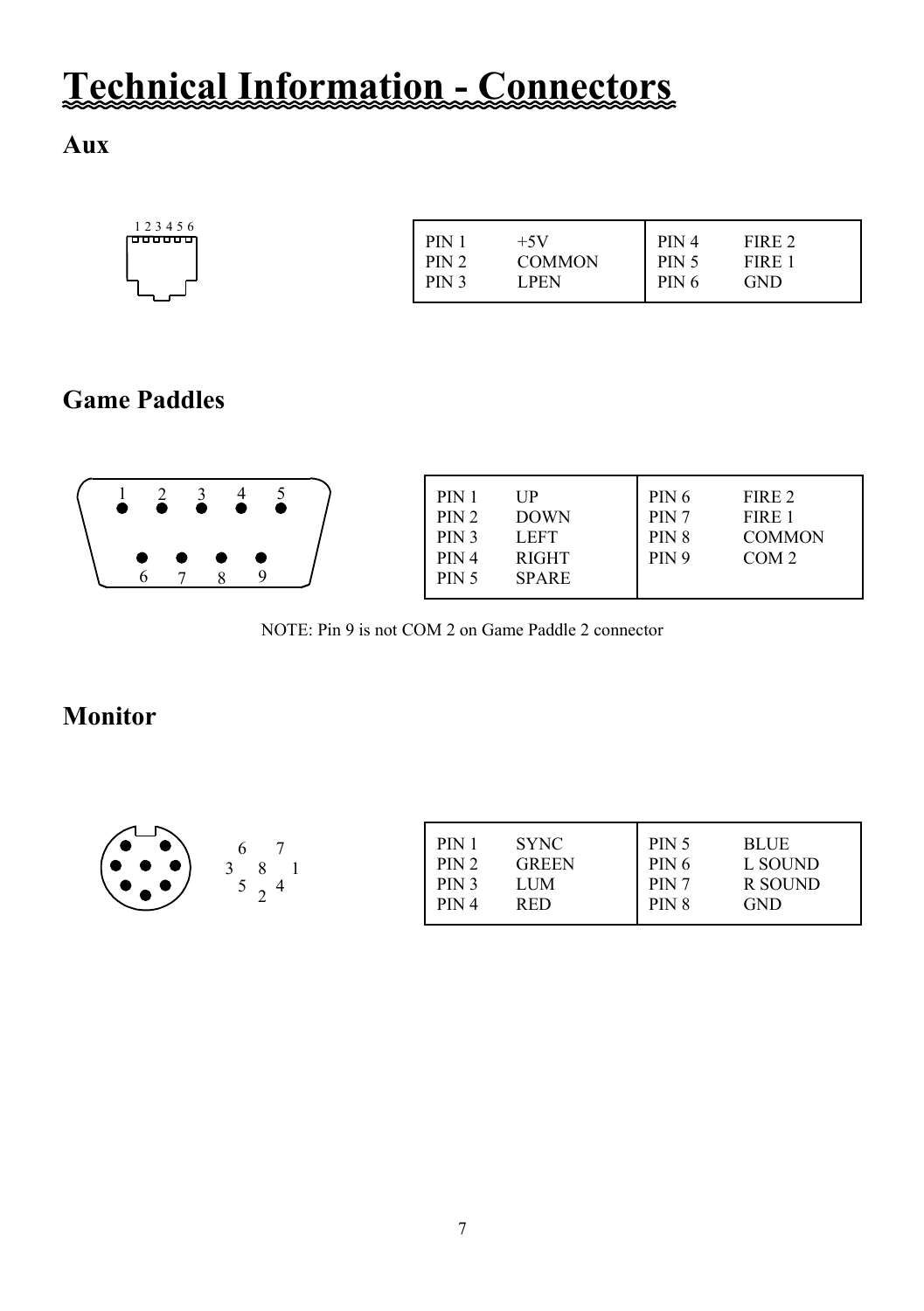# **Peritel**





RIGHT



|  | PIN 1 LEFT CHANNEL<br>PIN 2 RIGHT CHANNEL<br>PIN 3 GND |
|--|--------------------------------------------------------|
|--|--------------------------------------------------------|

# **Analog**



| <b>ANALOG STICK 1</b> |                         | <b>ANALOG STICK 2</b> |                         |
|-----------------------|-------------------------|-----------------------|-------------------------|
| PIN 1                 | <b>GND (POT COMMON)</b> | <b>PIN 9</b>          | <b>GND (POT COMMON)</b> |
| PIN 2                 | FIRE 1                  | <b>PIN 10</b>         | FIRE 1                  |
| PIN 3                 | X1                      | <b>PIN 11</b>         | X <sub>2</sub>          |
| PIN 4                 | COM 1 (SWITCHES)        | <b>PIN 12</b>         | COM 2 (SWITCHES)        |
| <b>PIN 5</b>          | $+5V$                   | <b>PIN 13</b>         | Y2                      |
| PIN 6                 | Y1                      | <b>PIN 14</b>         | FIRE 2                  |
| PIN <sub>7</sub>      | FIRE 2                  | <b>PIN 15</b>         | <b>GND (POT COMMON)</b> |
| PIN <sub>8</sub>      | <b>GND (POT COMMON)</b> |                       |                         |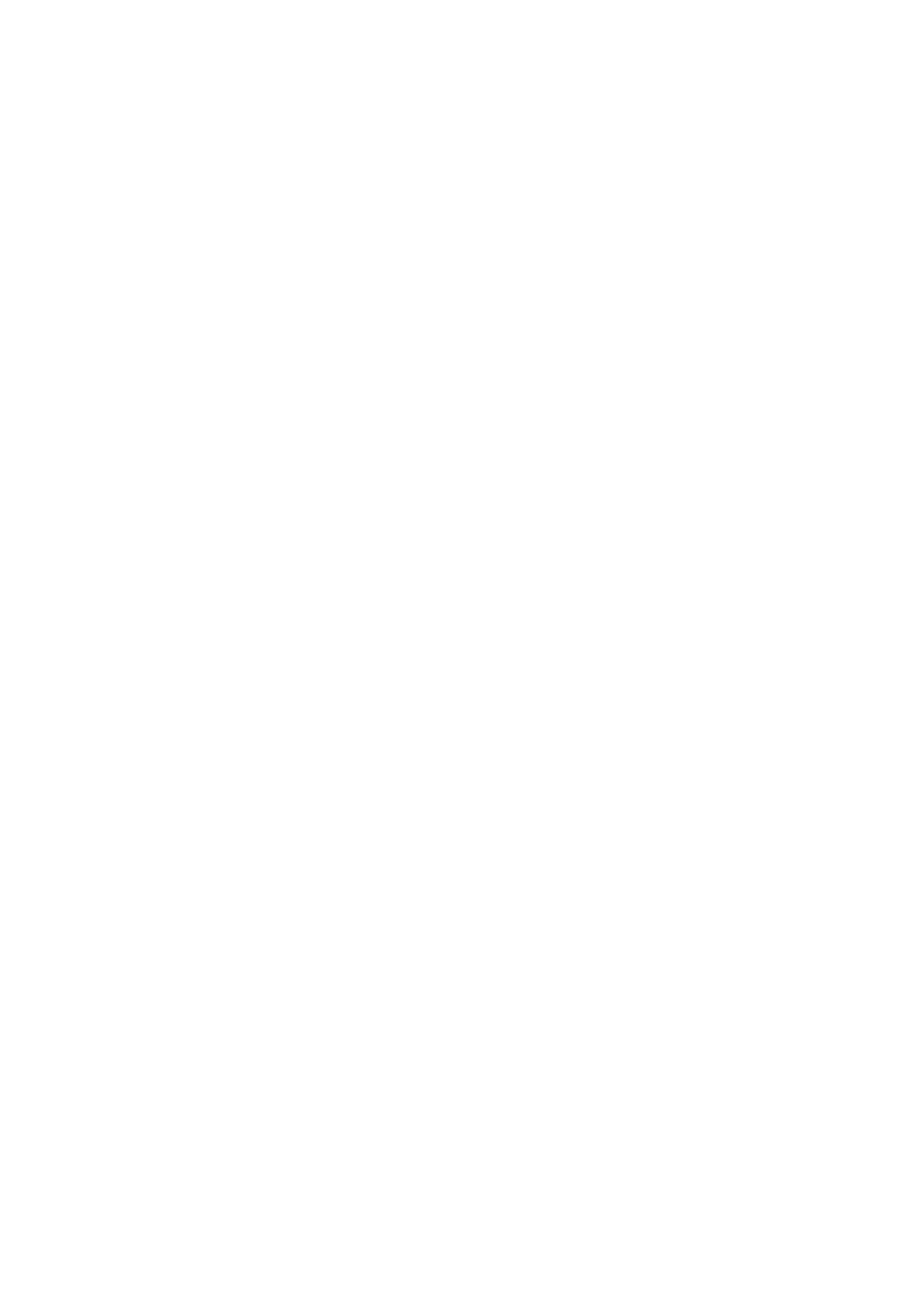

El producto descrito en este manual y los que se utilicen con él están sujetos a desarrollos y mejoras continuas.

Esta manual se suministra sin cargo alguno y su objetivo es servir de ayuda al lector en el uso del producto. La información contenida en este manual y la información técnica suministrada con el producto es dada por AMSTRAD de buena fe.

AMSTRAD NO DA GARANTIAS DE NINGUNA CLASE. NI EXPRESADAS NI IMPLICITAS. RELATIVAS A LA CONVENIENCIA 0 ADAPTABILIDAD DEL PRODUCTO PARA UN PROPOSITO PARTICULAR, Y AMSTRAD NO ACEPTA RESPONSABILIDADES POR PERDIDAS 0 DAÑOS QUE SURJAN COMO CONSECUENCIA DEL USO INCORRECTO DE CUALQUIER INFORMACION SUMINISTRADA U OMITIDA.

Este manual puede incluir inexactitudes técnicas o errores tipográficos. Periódicamente este manual será actualizado, introduciendose cambios en versiones futuras. AMSTRAD puede hacer mejoras y/o cambios en el/los producto/s y/o el/los programa/s descrito/s en esta publicación en algún momento, pero no se responsabiliza de notificar estos cambios a los clientes.

Los productos aqui referidos no han sido diseñados y no deberian ser usados en, o en conexion con, funciones vitales o alguna actividad en la cual un error pueda ocasionar un daño fisico a la/s persona/s, y AMSTRAD no autoriza tal uso.

Debe usted leer cuidadosamente estas instrucciones, los Contratos de Licencia de Software, la Tarjeta de Garantia y cualquier otra información técnica suministrada con el producto.

#### **IMPORTANTE**

Los términos e instrucciones contenidas en la tarjeta de garantia suministrada con el producto, deben ser cumplidas con exactitud.

EN NINGUN CASO AMSTRAD ACEPTARA RESPONSABILIDADES POR ALGUNA PERDIDA 0 DAÑO QUE SE PRODUZCA COMO CONSECUENCIA DEL USO INADECUADO DE ESTE MANUAL 0 LOS PRODUCTOS CON EL USADOS 0 CUALQUIER INFORMACION SUMINISTRADA U OMITIDA EN ESTE MANUAL, INCLUYENDO, PERO SIN LIMITARSE A, PERDIDAS ECONOMICAS 0 FINANCIERAS, DAÑOSA EQUIPOS PERIFERICOS 0 PRODUCTOS, PERDIDAS DE USO, PRODUCTIVIDAD 0 TIEMPO.

Toda la correspondencia relacionada con el producto o con este manual debe ser dirigida a:

AMSTRAD ESPAÑA Avda Valdecarrizo, s/n Poligono Industrial Tres Cantos Colmenar Viejo MADRID

©Copyright 1990 Arnstrad plc

Ni este manual ni ninguna de las partes que contiene, no los productos descritos en este manual, pueden ser adaptados ni reproducidos en ninguna forma material sin una aprobación escrita de AMSTRAD plc.

Publicado por AMSTRAD PLC Traducido por AMSTRAD ESPANA, S.A.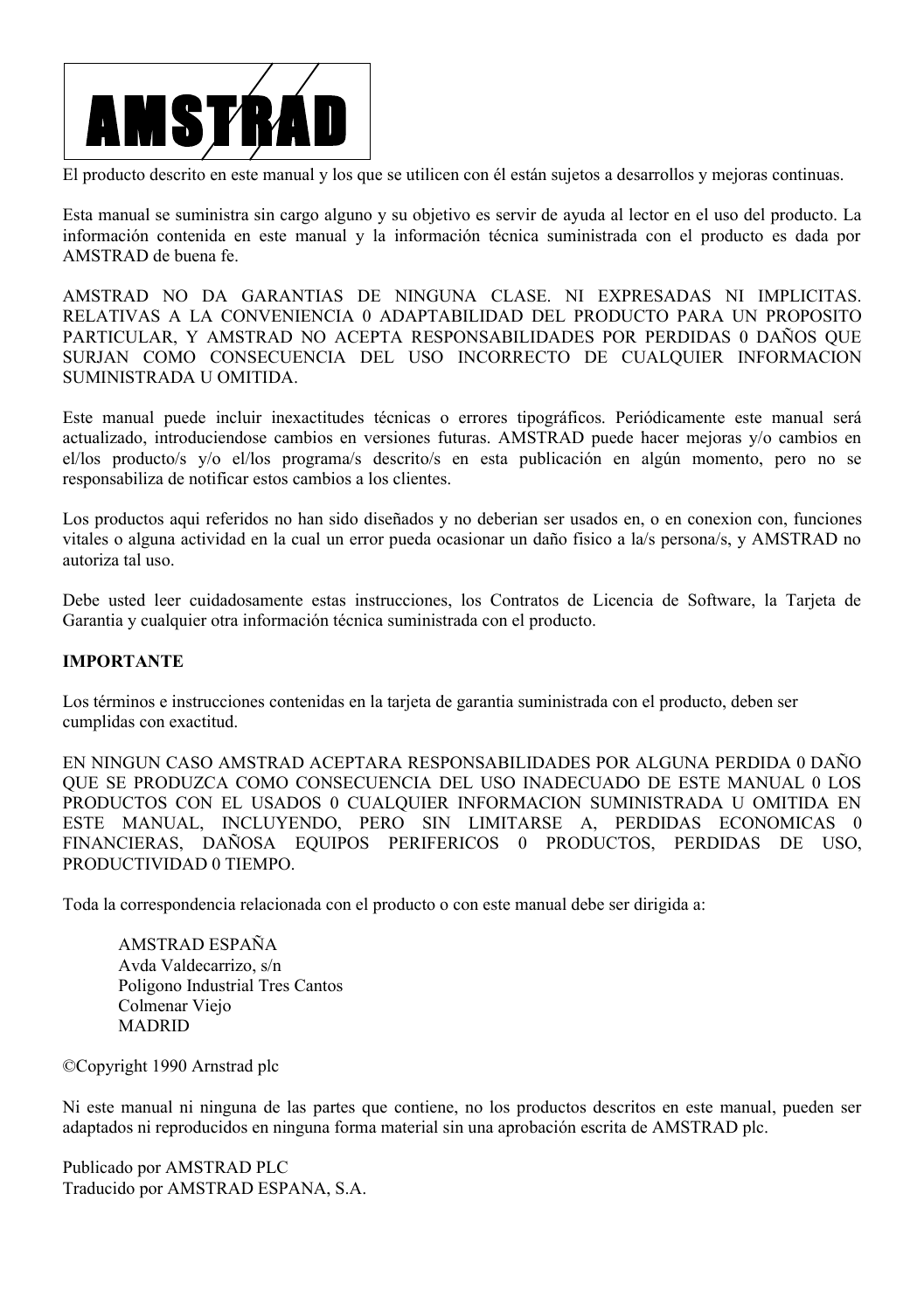# **Componentes**



# **Cuidando su GX4000**

- Apague siempre el interruptor de la consola antes de introducir o extraer un cartucho.
- Después de usar su GX4000 saque el cartucho y desenchufe el adpa tador de corriente de la red.
- No toque nunca los contactos eléctricos de un cartucho y preservelos del polvo y la suciedad.
- $\star$  Trate con cuidado las paneles de control.
- Use solamente el adaptador de corriente suministrado o la alimentación de un monitor AMSTRAD MM12 o CM14.
- No tire de la consola con las paneles de control o cualquier otro dispositivo.
- Cuando desconecte algún enchufe de la consola, tire del propio enchufe, no del cable.
- No exponga ninguno de los componentes a temperaturas extremas.
- $\star$  No derrame líquidos en ninguno de los componentes.
- Si necesita limpíarlo use solamente un paño suave humedecido solo con agua.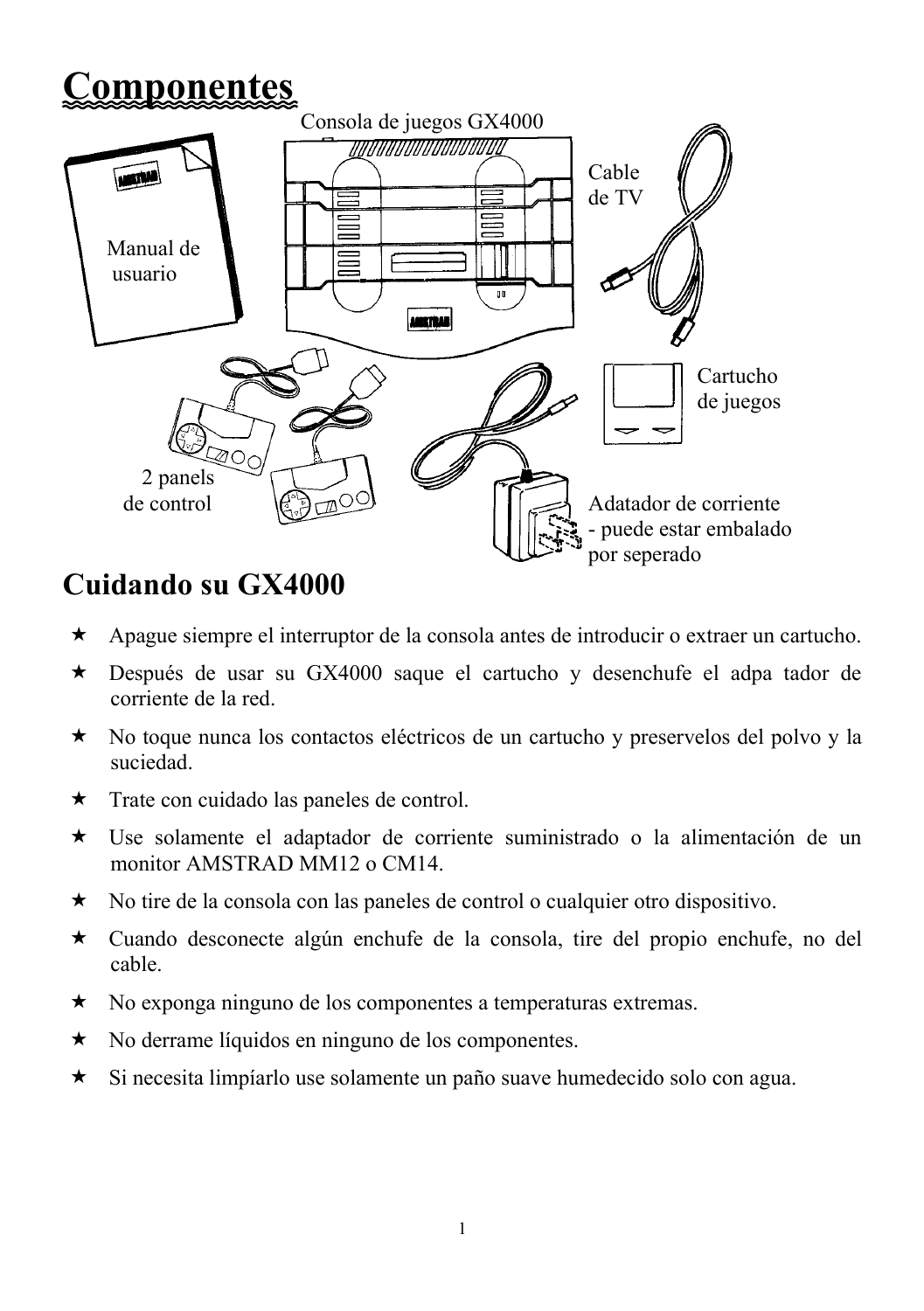# **Caracteristicas**



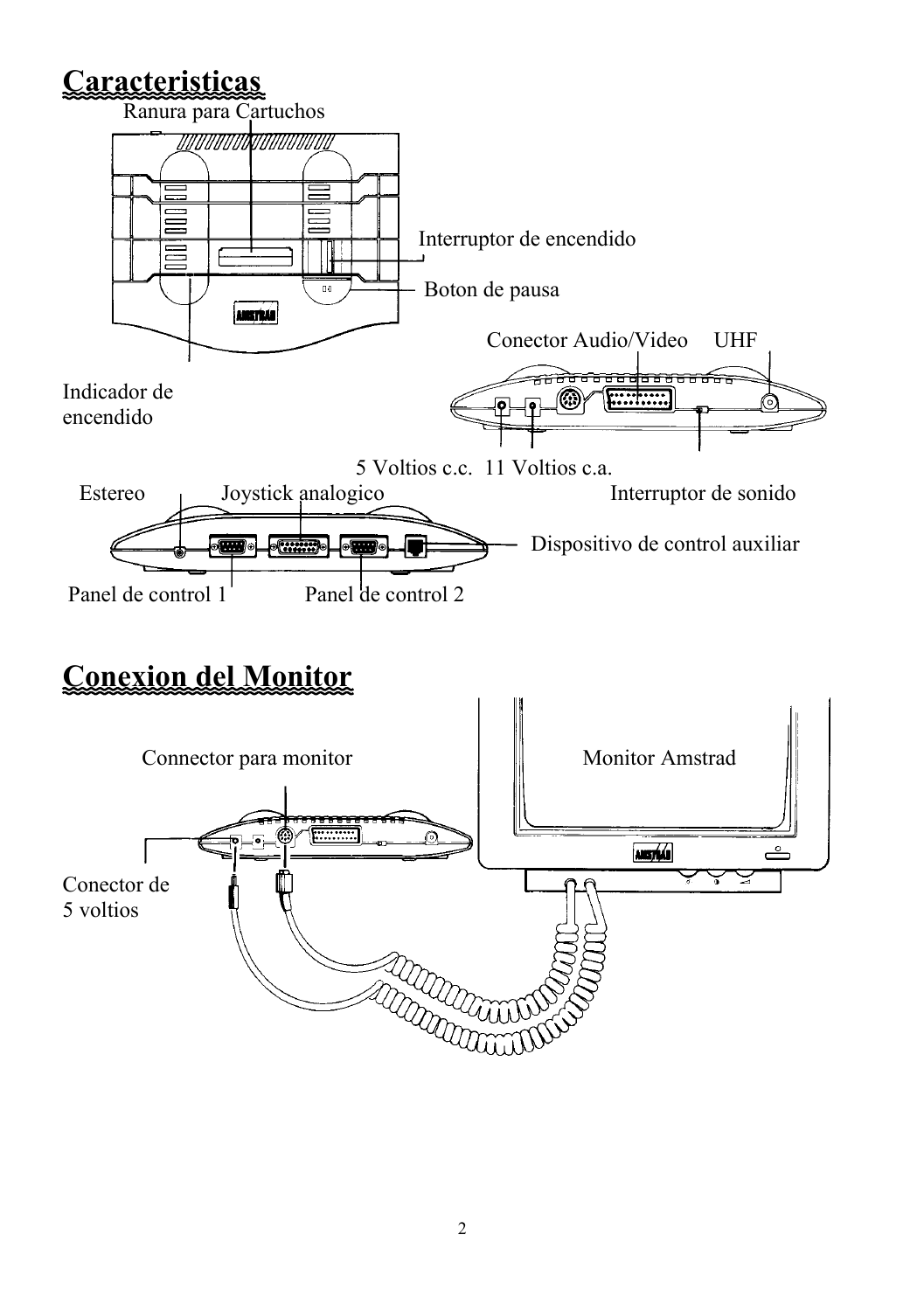# **Conexion de TV**



## **Conector Audio/Video de 21 vias** (conexión alternativa a televisión).

En vez de usar el cable de TV suministrado, puede comprar y utilizar un cable de Audio/Video para conectar la consola a su televisión (algunas veces este conector se llama SCART/PERITEL o EUROCONECTOR). Esto puede mejorar la imagen en la pantalla.

**Amplificador/altavoces externos** (sonido alternativo)**.**

La consola puede ser conectada a un amplificador estereo y un altavoz. El cable de entrada de su amplificador estereo deberia tener una clavija estereo de 3.5 mm, para ser insertada en el altavoz estereo del GX4000.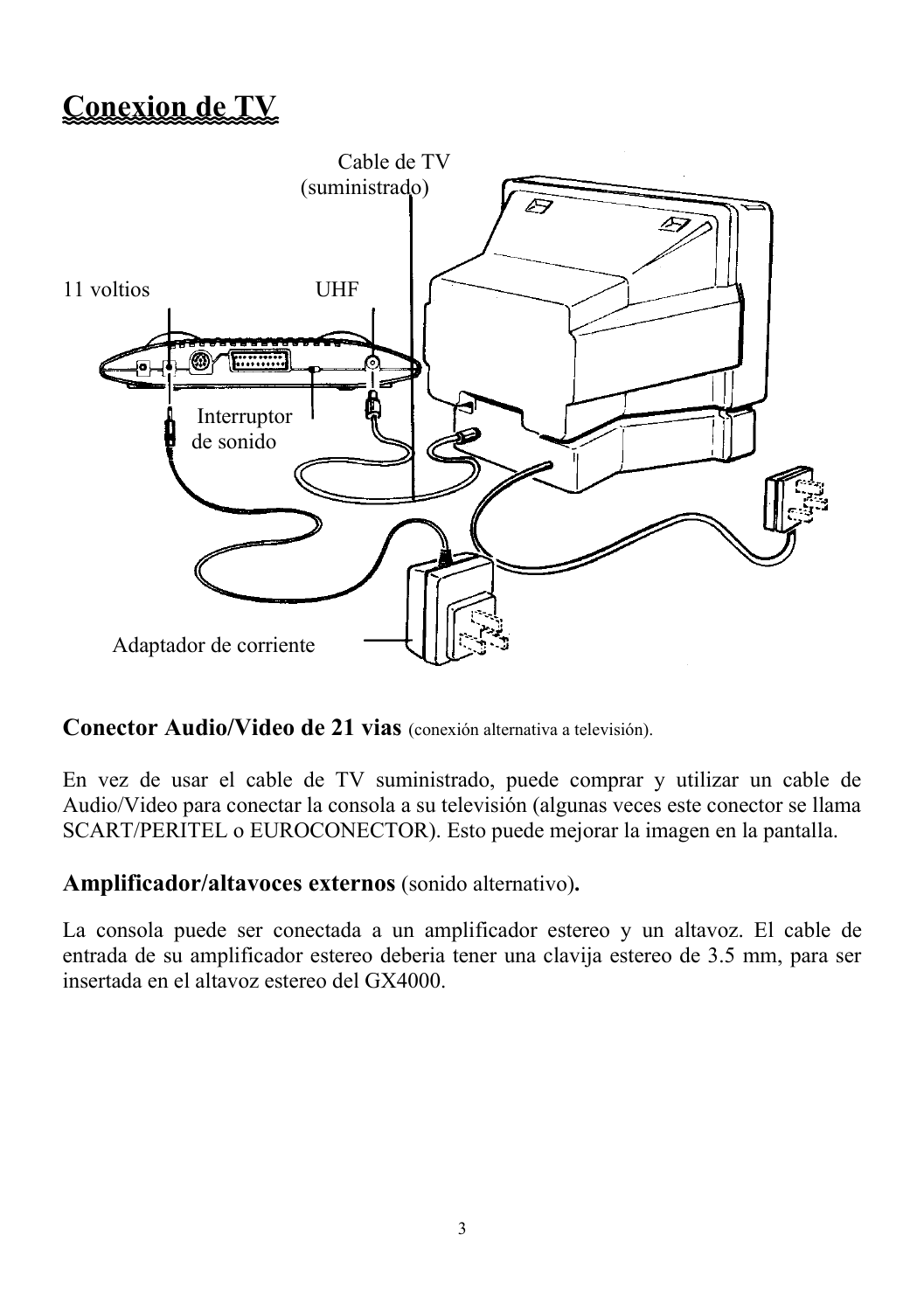# **Conexion de las Paneles de Control**



## **Otros dispositivos de control.**

Nota: Otros dispositivos de control distintos a las paneles de control suministradas solamente podrán funcionar con un juego escrito especificamente para estos dispositivos.

Analógico - Se puede conectar un joystick analógico y usarlo en vez de o a la vez que las paneles de control suministradas.

AUX - Puede conectarse una pistola óptica u otro dispositivo de control en vez de o a la vez que las paneles de control o el joystick analógico.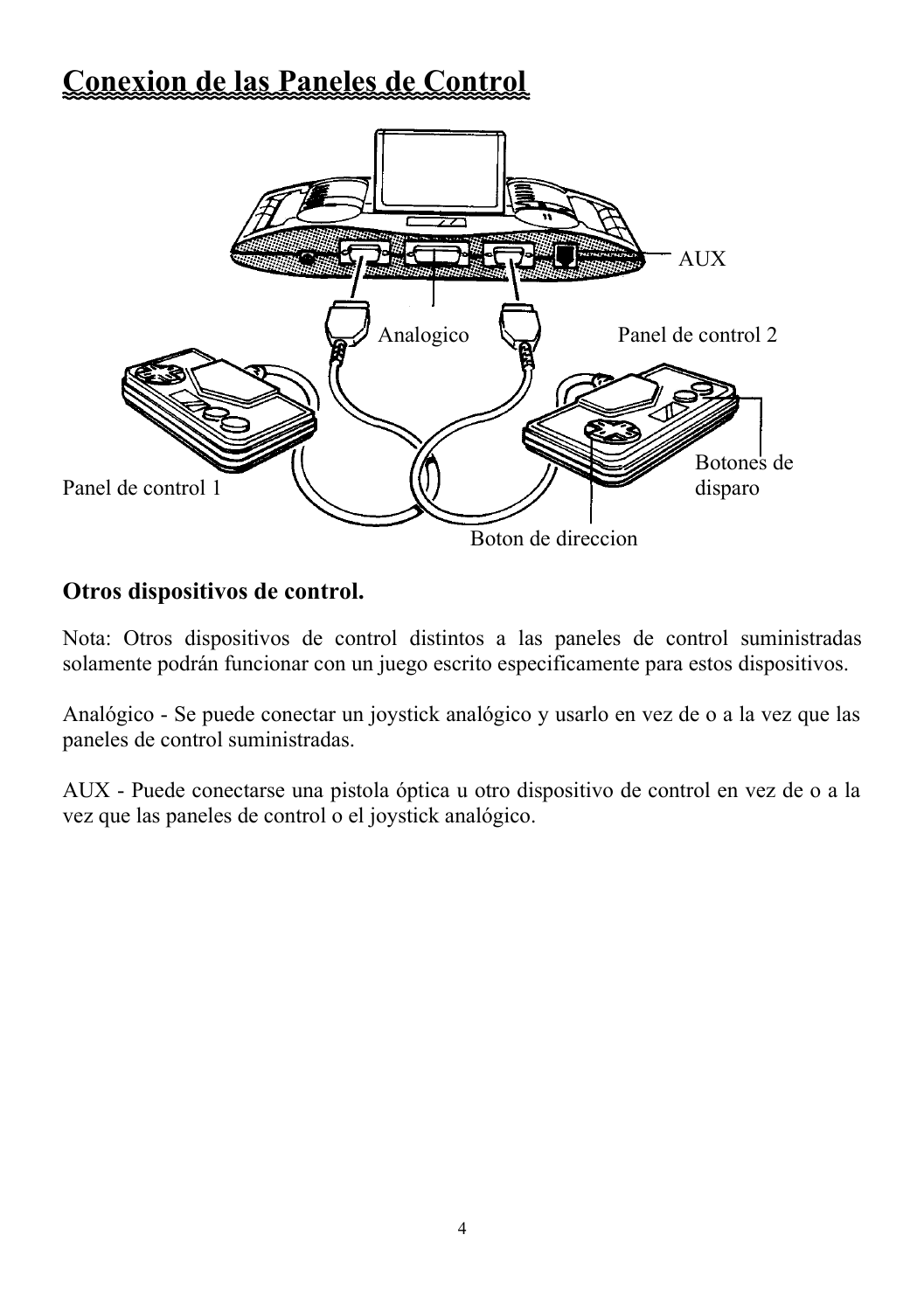# **Operación**

# **Comienzo**

## **Suministro de Corriente**

*Si usa un Amstrad CM14 o MM12 - enchufe y encienda el monitor.*

*Si usa su televisor -enchufe el adaptadorde corriente alterna y encienda.*

## **Cargue el cartucho en la Consola**

*No lo fuerce innecesariamente: compruebe que no está insertando el cartucho al revés.*

## **Encienda la Consola**

*Use el interruptor de corriente incorporado. Esto enciende la consola y bloquea el cartucho en su posición. NO LO FUERCE NUNCA - APAGUE LA CONSOLA ANTES DE INSERTAR 0 EXTRAER UN CARTUCHO*

## **Ajuste de imagen**

Ajuste su monitor para conseguir una imagen clara en la pantalla: si está usando una televisión necesitará sintonizarla.

*Seleccione un canal reservado o sin usar, ajuste entonces el control de sintonización o si la televisor tiene un selector de programa rotatorio girelo hasta que la imagen de la pantalla esté estabilizada (la señal estará aproximadamente en el canal 36).*

## **Ajuste de sonido**

*Ajuste el volumen como desee.*

## **Pausa**

*Pulse el botón de pausa para detener el juego. Púlselo otra vez para continuar el juego.*

## **Parar**

*Cuando quiera parar un juego apaguelo usando el interruptor incorporado y entonces extraiga el cartucho - NO INTENTE EXTRAER UN CAR77JCHOANTESDEAPAGAR*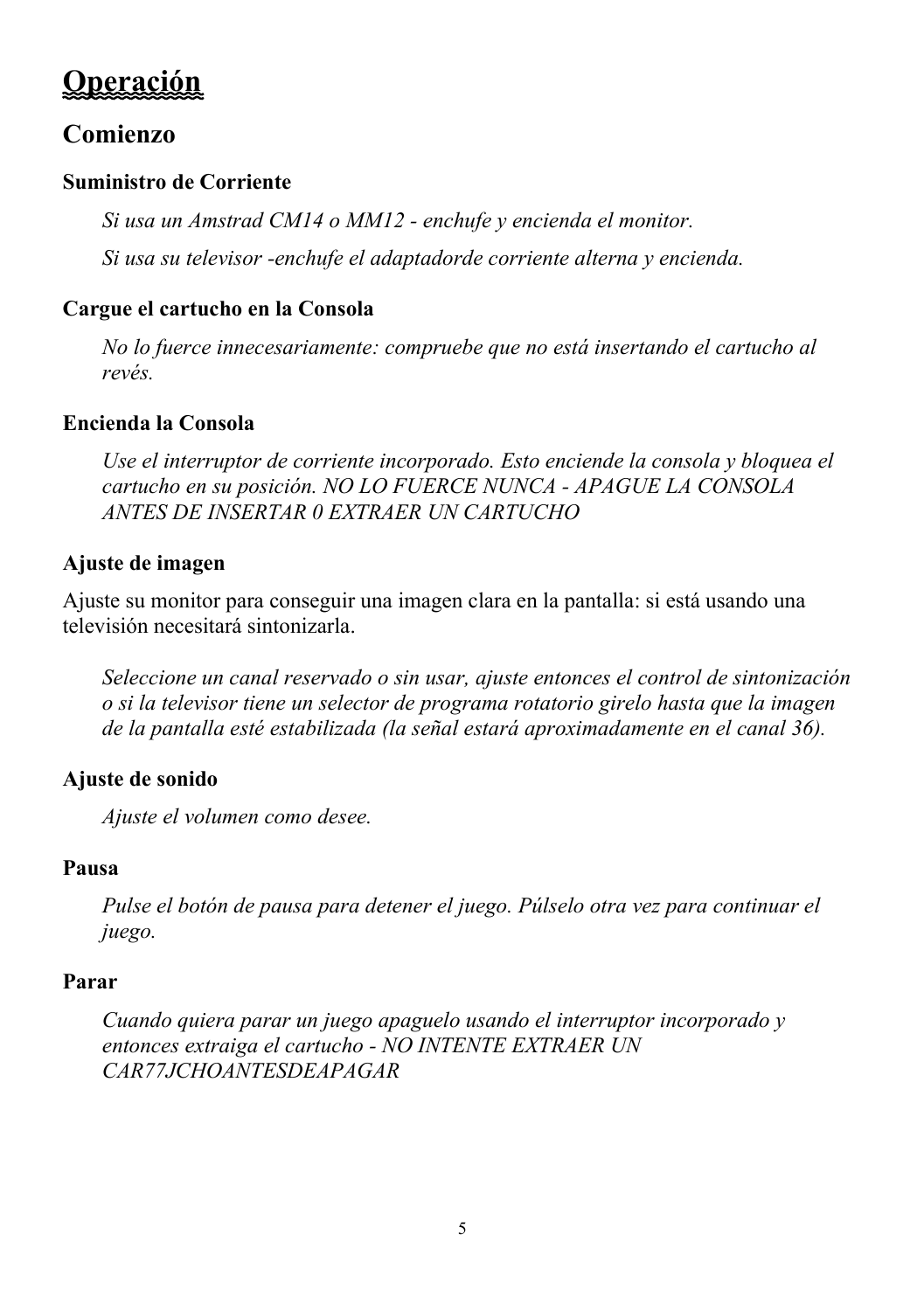# **Resolución de Problemas**

| <b>PROBLEMAS</b>                                                             | <b>CHEQUEOS Y AJUSTES</b>                                                                                                                                                                                                                                                     |  |  |
|------------------------------------------------------------------------------|-------------------------------------------------------------------------------------------------------------------------------------------------------------------------------------------------------------------------------------------------------------------------------|--|--|
| <b>NO HAY IMAGEN PERO</b><br>LA PANTALLA ESTA                                | Verifique que el interruptor está encendido.                                                                                                                                                                                                                                  |  |  |
| <b>ILUMINADA</b>                                                             | Verifique que el adaptador de corriente está enchufado a la<br>red eléctrica.                                                                                                                                                                                                 |  |  |
|                                                                              | Verifique que la consola está correctamente conectada a la<br>toma de antena de su televisión, mediante el cable de TV<br>suministrado.                                                                                                                                       |  |  |
|                                                                              | Verifique que el cartucho está introducido en la consola<br>correctamente.                                                                                                                                                                                                    |  |  |
|                                                                              | Verifique que el televisor está ajustado en el canal correcto<br>$(canal 36)$ .                                                                                                                                                                                               |  |  |
| <b>LA IMAGEN ESTA</b><br><b>INESTABLE 0 TIENE</b><br><b>BARRAS 0 LINEAS.</b> | Ajuste los controles vertical u horizontal de su televisor o<br>monitor hasta que la imagen esté estabilizada.                                                                                                                                                                |  |  |
| <b>IMAGEN POBRE</b>                                                          | Verifique que todos los cables están conectados firmemente.                                                                                                                                                                                                                   |  |  |
|                                                                              | Ajuste los controles de contraste y brillo de su televisor. Si su<br>televisor tiene un control de brillo automático apaguelo y use<br>el control manual (no puede hacer esto si su televisor pierde<br>el color cuando el control de brillo automático esté<br>desactivado). |  |  |
|                                                                              | Mueva la consola lejos de televisor – puede estar colocada<br>demasiado cerca.                                                                                                                                                                                                |  |  |
| NO HAY SONIDO DE<br><b>JUEGOS</b>                                            | Ajuste el interruptor de sonido de la consola.                                                                                                                                                                                                                                |  |  |
|                                                                              | Ajuste el volumen y el control de ajuste del televisor.                                                                                                                                                                                                                       |  |  |
| PROBLEMASAL RECIBIR<br><b>PROGRAMASDE</b><br><b>TELEVISION</b>               | Verifique que el interruptor de encendido de su consola está<br>apagado y que el cable de la televisión está desconectado.                                                                                                                                                    |  |  |
|                                                                              | Verifique que la toma de antena está apropiadamente<br>conectada.                                                                                                                                                                                                             |  |  |

Si tiene usted todavia problemas con su GX4000, contacte con su distribuidor o nuestro Departamento de Soporte Técnico.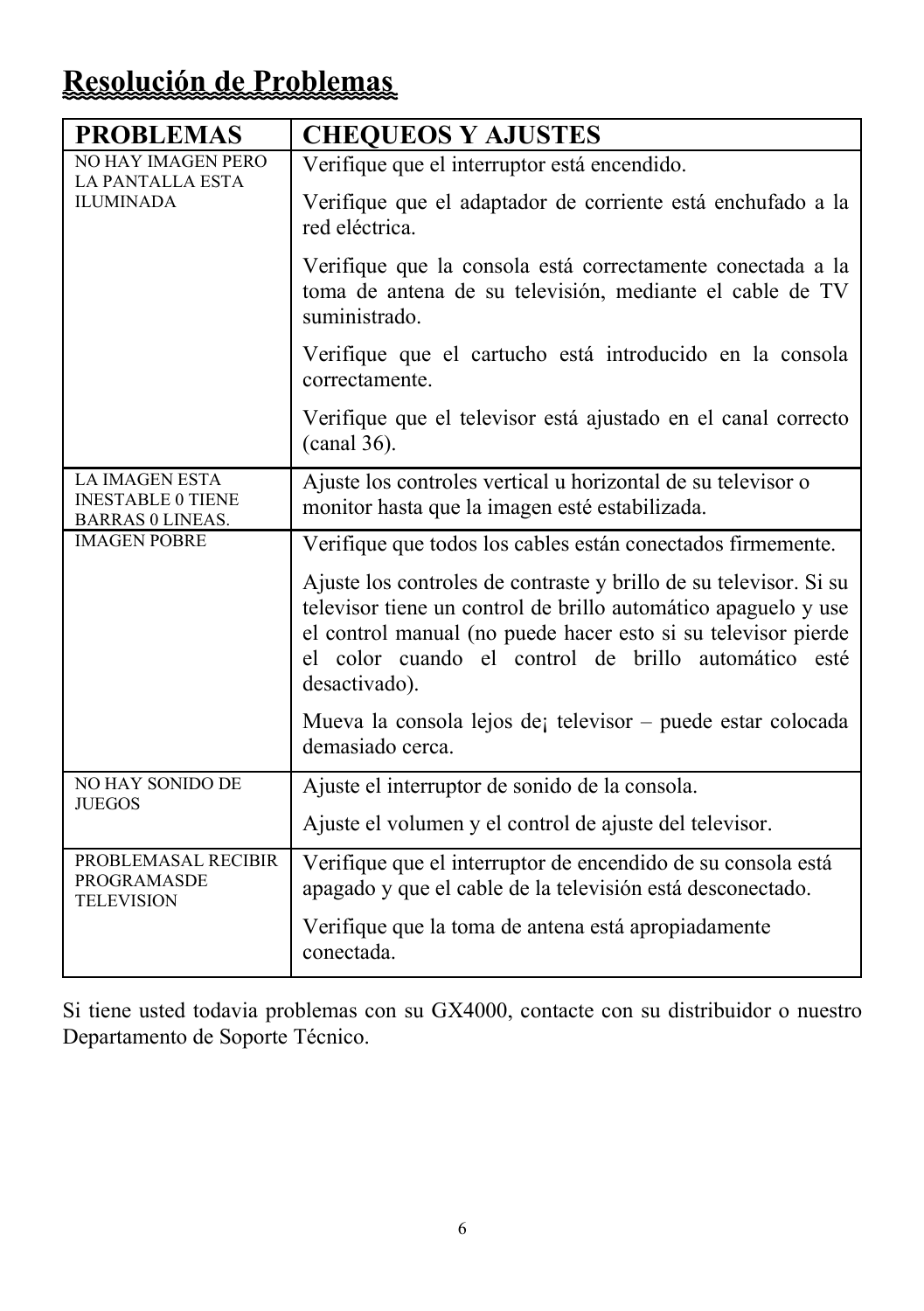# **Información Tecnica Conectores**

# **Aux**

| 123456<br>DISPARO <sub>2</sub><br>PIN.<br>PIN <sub>4</sub><br>$+5V$<br>n <del>oo oo oo</del><br>PIN 2<br>PIN <sub>5</sub><br>DISPARO 1<br>COMUN<br>PIN 3<br>PIN 6<br>LAPIZ OPTICO<br><b>MASA</b> |  |
|--------------------------------------------------------------------------------------------------------------------------------------------------------------------------------------------------|--|
|--------------------------------------------------------------------------------------------------------------------------------------------------------------------------------------------------|--|

# **Paneles de Control**

|  |  |  | $\qquad \qquad \bullet$ | . . |  |  |  | $PIN_1$<br>PIN 2<br>PIN <sub>3</sub><br>PIN <sub>4</sub><br><b>PIN 5</b> | <b>ARRIBA</b><br><b>ABAJO</b><br><b>IZOUIERDA</b><br><b>DERECHA</b><br><b>DISPONIBLE</b> | PIN 6<br>PIN 7<br>PIN 8<br>PIN 9 | DISPARO 2<br>DISPARO 1<br><b>COMUN</b><br>COM <sub>2</sub> |
|--|--|--|-------------------------|-----|--|--|--|--------------------------------------------------------------------------|------------------------------------------------------------------------------------------|----------------------------------|------------------------------------------------------------|
|--|--|--|-------------------------|-----|--|--|--|--------------------------------------------------------------------------|------------------------------------------------------------------------------------------|----------------------------------|------------------------------------------------------------|

Nota: El Pin 9 no es COM 2 en el conector de la panel de control 2.

# **Monitor**

| ∼ | PIN              | <b>SINCRONISMO</b> | PIN 5            | AZJJL              |
|---|------------------|--------------------|------------------|--------------------|
|   | PIN 2            | <b>VERDE</b>       | PIN 6            | SONIDO IZO.        |
|   | PIN <sub>3</sub> | LUMINOSIDAD        | PIN <sub>7</sub> | <b>SONIDO DER.</b> |
|   | PIN <sub>4</sub> | <b>ROJO</b>        | PIN <sub>8</sub> | <b>MASA</b>        |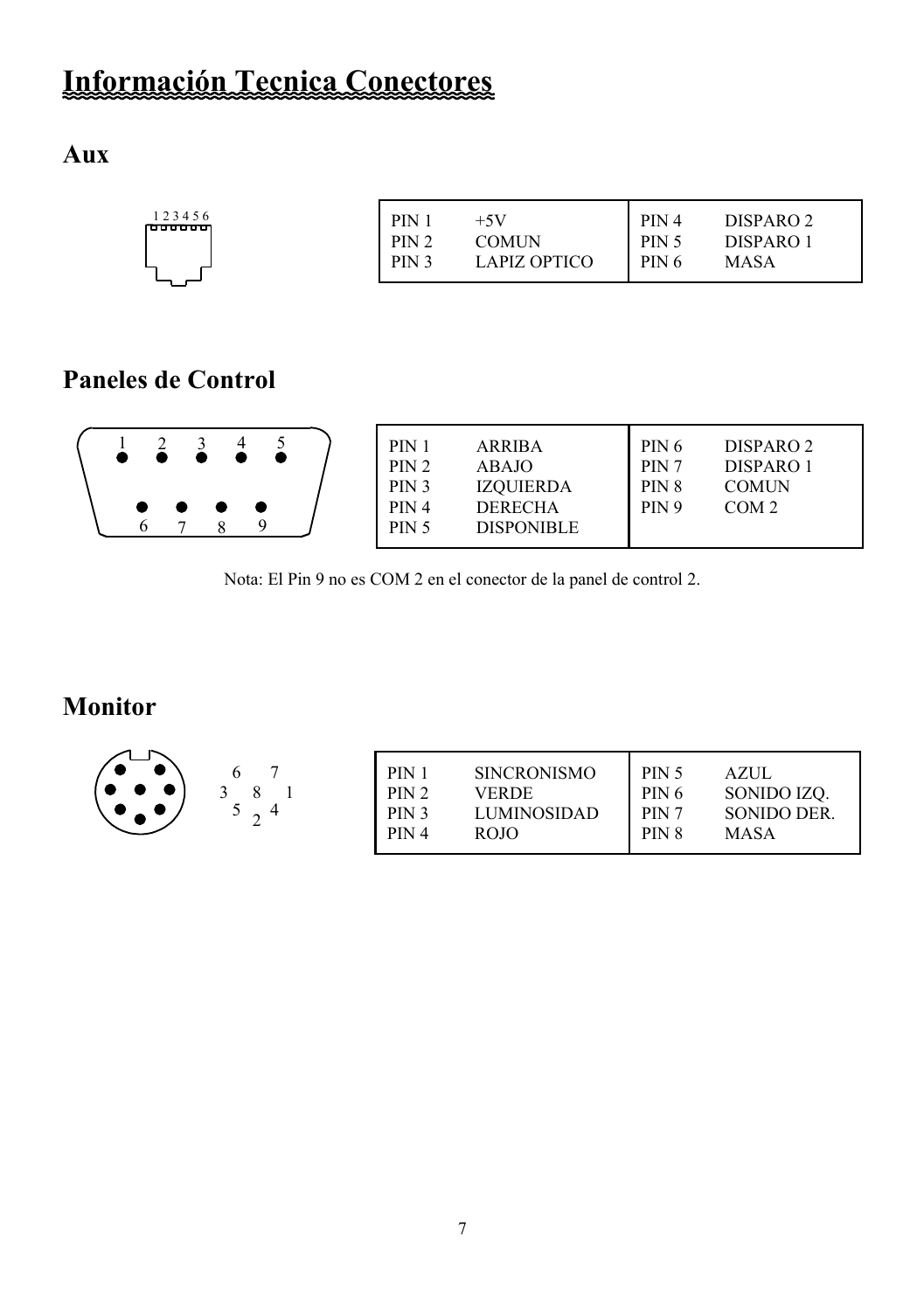# **Conector audio/video de 21 pines**



| <b>PIN 1</b>     | AUDIO DERECHO          | <b>PIN 12</b> | NO CONECTADO                    |
|------------------|------------------------|---------------|---------------------------------|
| PIN 2            | <b>NO CONECTADO</b>    | <b>PIN 13</b> | <b>MASA</b>                     |
| PIN 3            | <b>AUDIO IZQUIERDO</b> | <b>PIN 14</b> | NO CONECTADO                    |
| PIN 4            | MASA                   | <b>PIN 15</b> | <b>ROJO</b>                     |
| PIN 5            | <b>MASA</b>            | <b>PIN 16</b> | (CONECTADO ALTO)                |
| PIN 6            | NO CONECTADO           | <b>PIN 17</b> | <b>MASA</b>                     |
| PIN 7            | <b>AZUL</b>            | <b>PIN 18</b> | <b>MASA</b>                     |
| PIN <sub>8</sub> | (CONECTADO ALTO)       | <b>PIN 19</b> | VIDEO COMPUESTO (SINCRONI-      |
| PIN <sub>9</sub> | <b>MASA</b>            |               | <b>SMO COMPUESTO EN VERSION</b> |
|                  |                        |               | <b>FRANCESA</b> )               |
| <b>PIN 10</b>    | NO CONECTADO           | <b>PIN 20</b> | NO CONECTADO                    |
| <b>PIN 11</b>    | VERDE                  | <b>PIN 21</b> | <b>PANTALLA</b>                 |

DERECHO

# **Estereo**



|  | PIN 1 CANAL IZQUIERDO             |  |
|--|-----------------------------------|--|
|  | PIN 2 CANAL DERECHO<br>PIN 3 MASA |  |

# **Analogic**



| <b>ANALOG STICK 1</b>                                              |                                                                                              | <b>ANALOG STICK 2</b>                                                                                              |                                                                                                                         |  |  |
|--------------------------------------------------------------------|----------------------------------------------------------------------------------------------|--------------------------------------------------------------------------------------------------------------------|-------------------------------------------------------------------------------------------------------------------------|--|--|
| PIN 1<br>PIN 2<br>PIN 3<br>PIN 4<br><b>PIN 5</b><br>PIN 6<br>PIN 7 | MASA (COMUN)<br>DISPARO 1<br>X1<br>COM 1 (INTERRUPT.)<br>$+5V$<br>Y1<br>DISPARO <sub>2</sub> | <b>PIN 9</b><br><b>PIN 10</b><br><b>PIN 11</b><br><b>PIN 12</b><br><b>PIN 13</b><br><b>PIN 14</b><br><b>PIN 15</b> | <b>MASA (PUNTO COMUN)</b><br>DISPARO 1<br>X2<br>COM 2 (INTERRUPT.)<br>Y2<br>DISPARO <sub>2</sub><br><b>MASA (COMUN)</b> |  |  |
| PIN 8                                                              | MASA (COMUN)                                                                                 |                                                                                                                    |                                                                                                                         |  |  |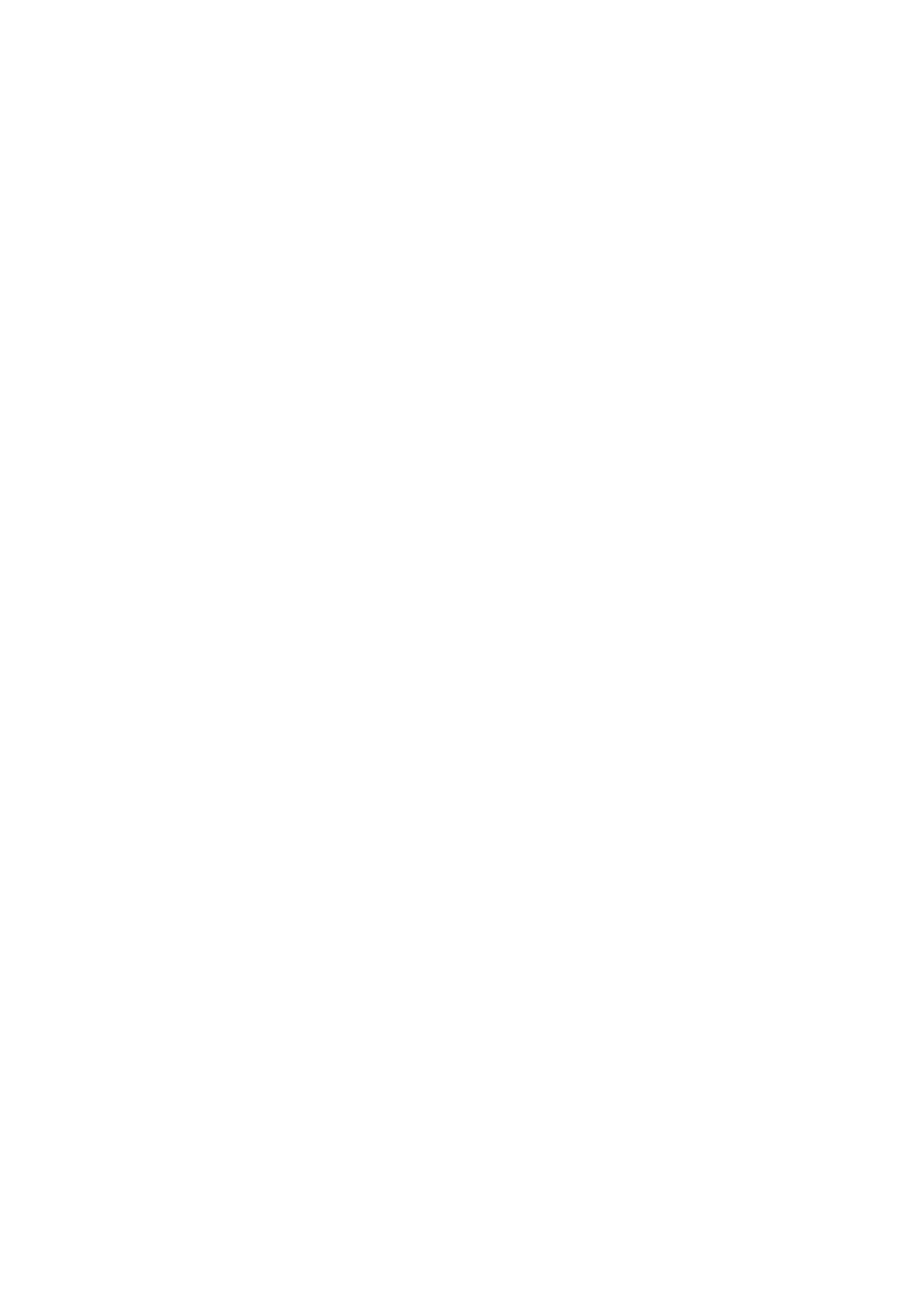

Il prodotto descritto in questo manuale ed i prodotti da usare con esso sono soggetti ad un continuo processo di sviluppo e miglioramento.

Questo manuale viene fornito gratuitamente ed intende solamente assistere il lettore nell'uso dei prodotto. Le informazioni contenute in questo manuale e nella documentazione relativa al prodotto vengono fornite in buona fede dalla AMSTRAD.

AMSTRAD NON FORNISCE ALCUNA GARANZIA DI ALCUN TIPO, SIA ESPRESSA CHE IMPLICITA, INCLUSE E NON LIMITATAMENTE ALLE GARANZIE IMPLICITE DI COMMERCIABILITA' 0 DI ADEGUATEZZA A PARTICOLARI FINI. AMSTRAD NON ACCETTA ALCUNA RESPONSABILITA' PER QUALSIASI PERDITA 0 DANNO DERIVANTI DALL'USO DI INFORMAZIONI FORNITE OD OMESSE.

Questo manuale può contenere imprecisioni tecniche o errori tipografici. Periodicamente possono essere apportate modifiche alle informazioni qui riportate, queste modifiche verranno incorporate nelle nuove edizioni della documentazione. AMSTRAD può apportare miglioramenti e/o modifiche ai prodotti e ai programmi descritti in questa pubblicazione in qualsiasi momento e senza alcun obbligo di notifica al cliente di tali modifiche.

1 prodotti ai quali si fa qui riferimento non sono stati progettati né è stato previsto l'uso diretto o in connessione per applicazioni pericolose per la vita o per qualsiasi attività nella quale un errore o un malfunzionamento potrebbe procurare danno fisico o ferite a persone e AMSTRAD non autorizza tali usi.

Si raccomanda un'accurata lettura di queste istruzioni, degli Accordi di Licenza Software, dei Certificato di Garanzia ed ogni altra documentazione fornita con il prodotto.

#### **IMPORTANTE**

Le clausole e le condizioni contenute nel Certificato di Garanzia dei prodotto devono essere rigorosamente rispettate.

#### **ESCLUSIONI DI PERDITE CONSEGUENTI**

IN OGNI CASO, AMSTRAD NON ACCETTA ALCUNA RESPONSABILITA' PER EVENTUALI PERDITE 0 DANNI CONSEGUENTI 0 DERIVANTI DALL'USO DI QUESTO MANUALE 0 DEL PRODOTTO USATO CON ESSO 0 DA QUALSIASI INFORMAZIONE CONTENUTA OD OMESSA IN QUESTO MANUALE INCLUSE, MA NON LIMITATAMENTE A, PERDITE ECONOMICHE 0 FINANZIARE, DANNI A DISPOSITIVI PERIFERICI 0 A PRODOTTI, PERDITE D'USO, DI PRODUTTIVITA' 0 Di TEMPO.

#### **Nulla in questo documento intende escludere o limitare alcun diritto legale dei consumatore.**

Tutta la corrispondenza relativa al prodotto o a questo manuale va indirizzata a:

AMSTRADSPA Via Riccione 14 20156 MILANO

(c) Copyright 1990 AMSTRAD SPA

Le informazioni qui contenute o il prodotto descritto in questo manuale non possono essere adattati o riprodotti in alcuna forma materiale senza approvazione scritta della AMSTRAD SPA.

Pubblicato in lingua originale da AMSTRAD plc, BRENTWOOD UK Edito in lingua italiana da AMSTRAD SPA, MILANO ITALIA

Prima edizione 1990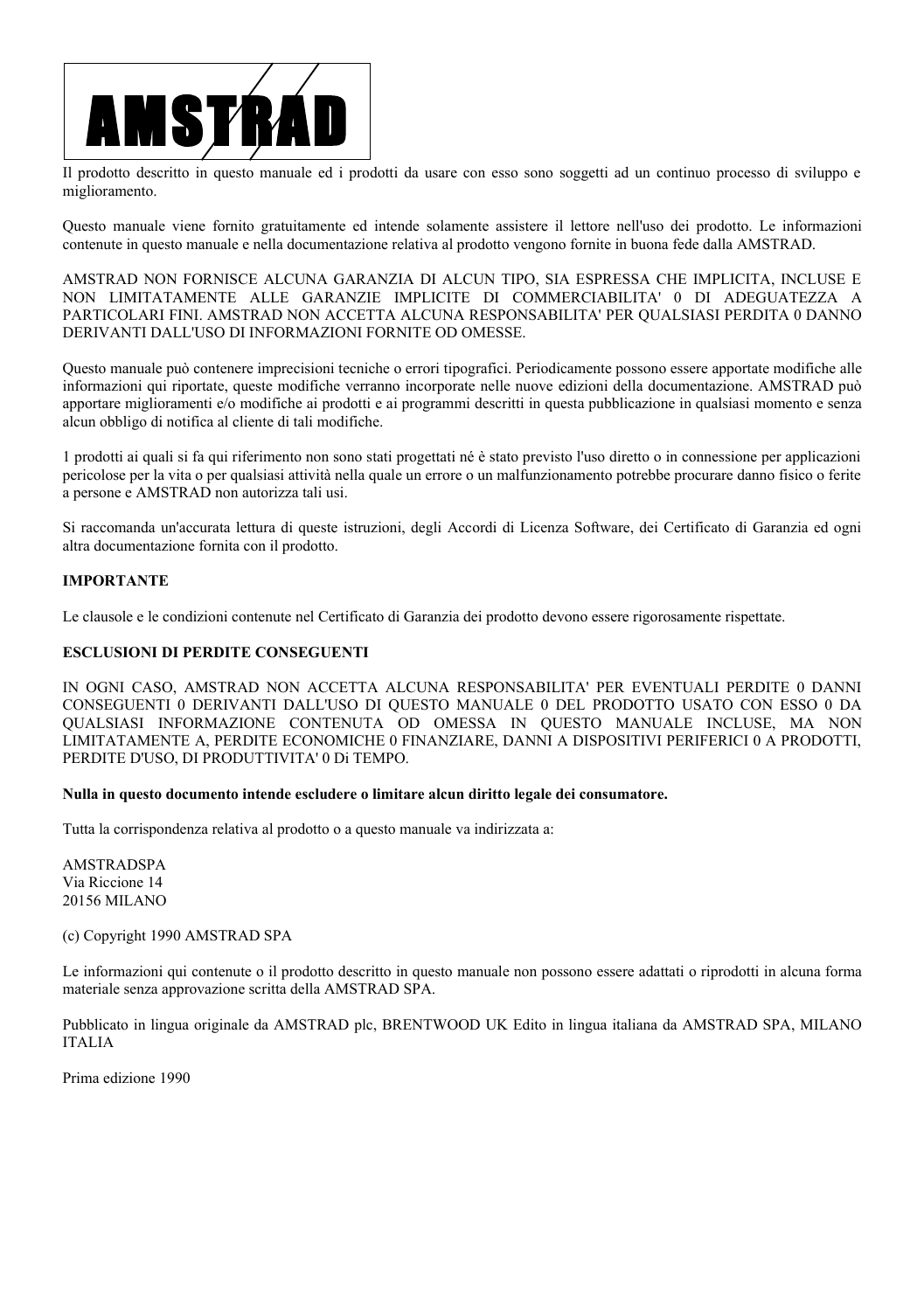# **Elenco Componenti**



# **Precauzioni e cura del GX4000**

- Prima di inserire o togliere una cartuccia spegnere sempre l'alimentazione con l'interruttore posto sulla console.
- Dopo l'uso togliere la cartuccia e scollegare il trasformatore CA dalla rete di alimentazione.
- Non toccare mai i contatti elettrici delle cartucce e tenerli lontano da polvere o sporcizia.
- Trattare con ragionevole cura le manopole per giochi.
- Usare esclusivamente l'alimenta tore/trasforma tore AC di dotazione o l'alimentazione di un monitor Amstrad MM12 o CM14.
- Non tirare o strattonare la console con le manopole giochi o altri dispostitivi di controllo.
- Ouando si scollega qualsiasi spina dalla console, estrarre la spina soltanto senza tirare il cavo.
- Non esporre alcun componente a caldo o freddo eccessivi.
- Non versare liquidi su alcun componente.
- Nella pulizia esterna usare un batuffolo di cotone imbevuto di semplice acqua.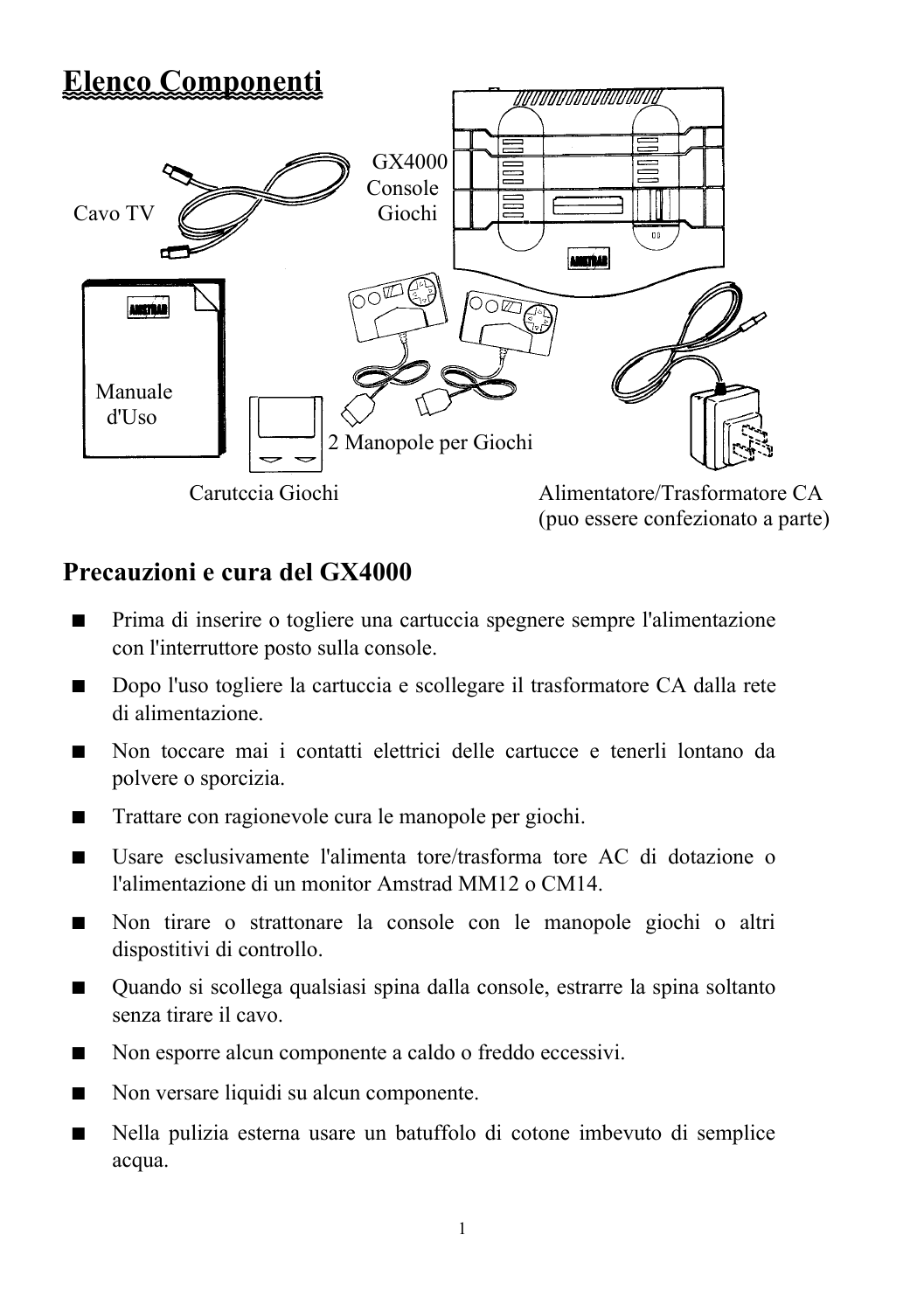# **Ingressi, Uscite e Pulsanti**

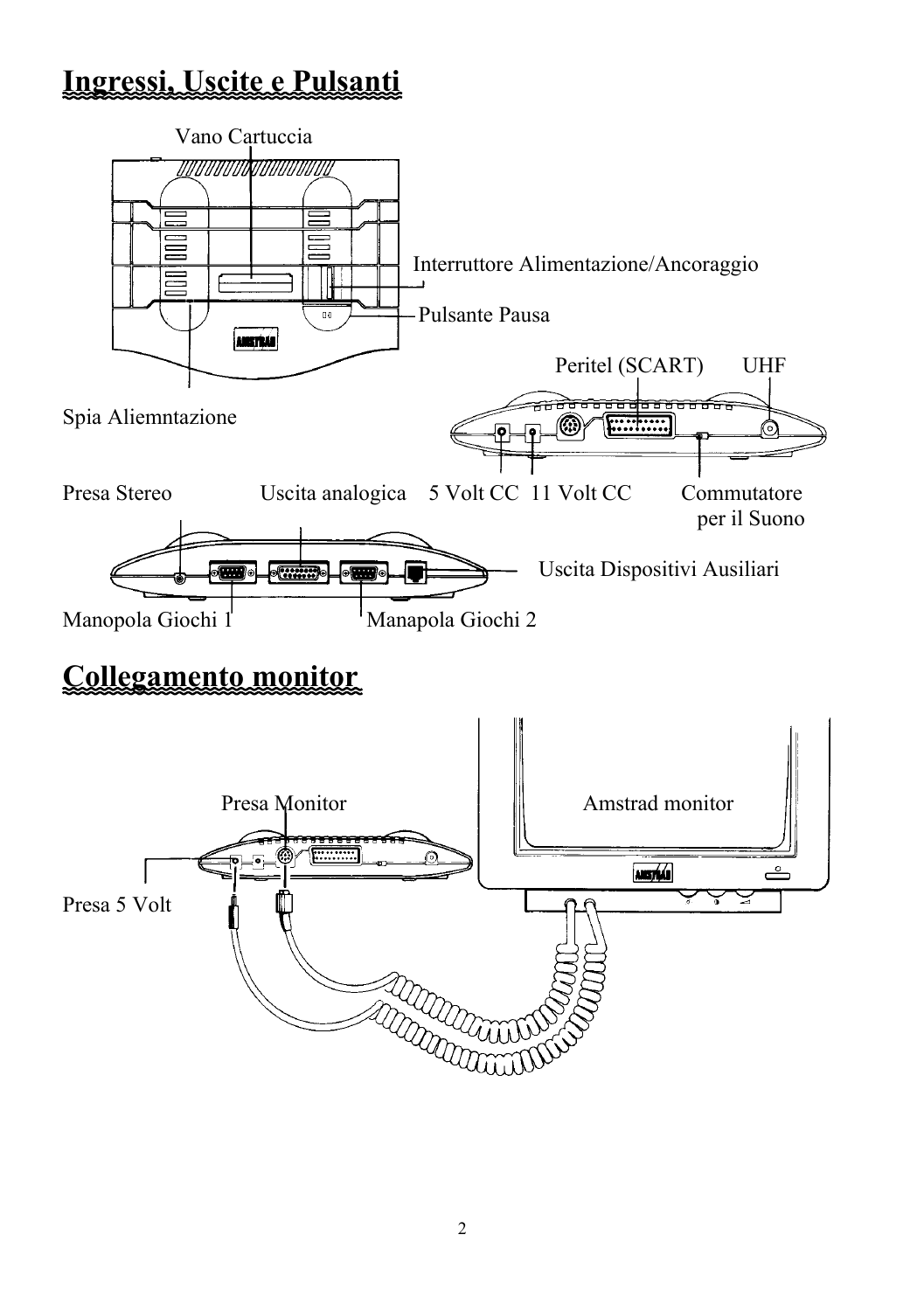# **Collegtamento TV**



**Presa SCART** (o Peritel, connettore TV alternativo)

Invece di usare il cavo TV di dotazione si può acquistare un cavo SCART e connetterlo alle prese SCART della console e del televisore. La presa SCART è indicata anche come Peritel o AudioNideo. Il collegamento SCART può produrre un miglioramento sensìbile delle immagini sullo schermo.

## **Amplificatore/Altoparlanti esterni** (Uscita alternativa Suono)

La console può essere connessa ad un amplificatore stereofonico e a casse acustiche. Il cavo dell'amplificatore deve essere dotato di spinotto stereo da 3,5 mm e deve essere inserito nella presa stereo dei GX4000.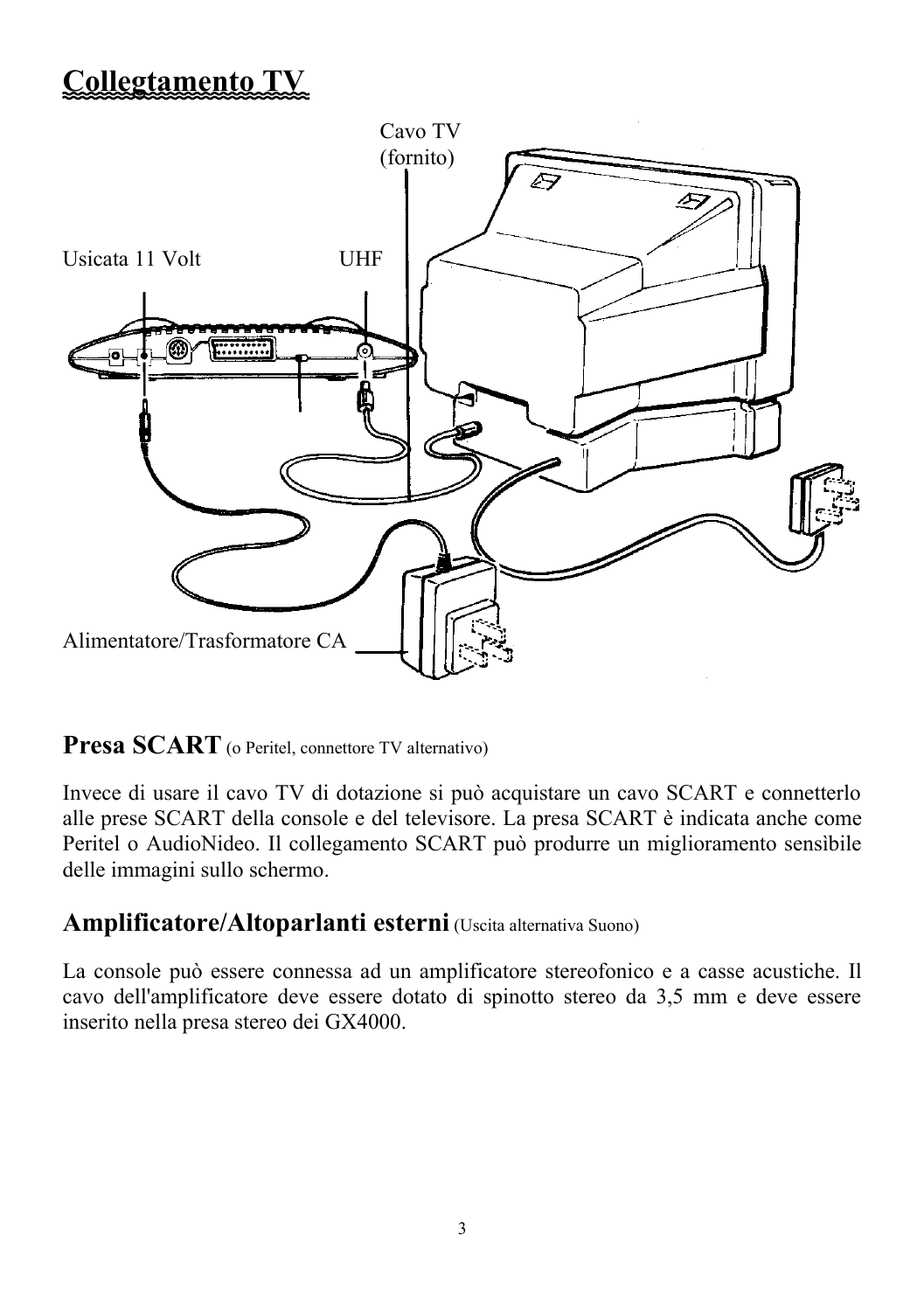# **Collegamento delle Manopole Giochi**



# **Altri dispositivi di controllo**

Nota: i dispositivi di controllo diversi dalle Manopole Giochi di dotazione funzionano solo con giochi che prevedono specificatamente il loro uso.

L'uscita analogica consente il collegamento di un eventuale joystick analogico da usare in alternativa o insieme alle manopole per giochi di dotazione.

L'uscita AUX consente il collegamento di pistole luminose o altri dispositivi di controllo da usare in alternativa o insieme alle manopole per giochi di dotazione.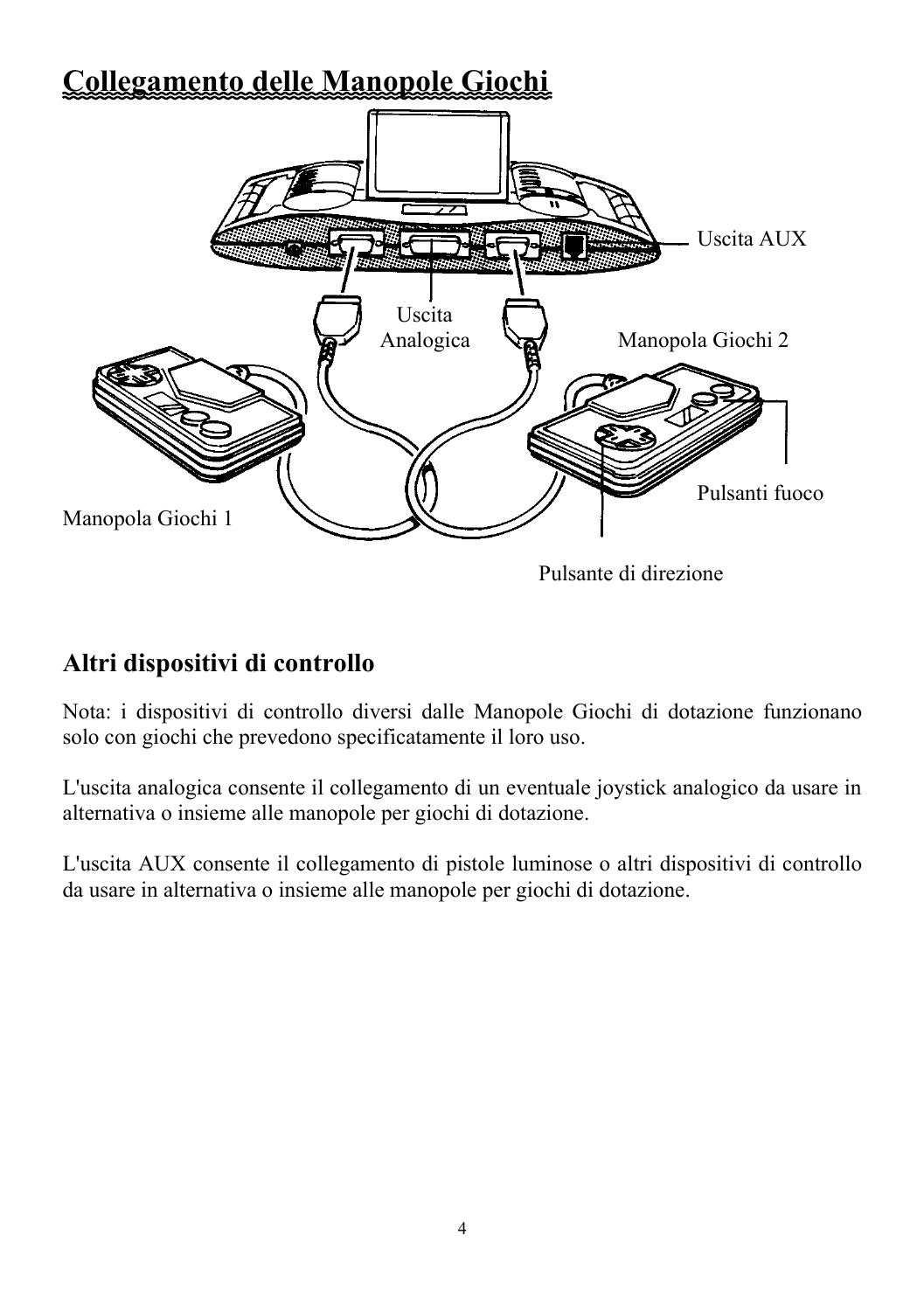# **Installazione e Uso**

## **Alimentazione e Accensione**

*Se si usa un Amstrad CM14 o MM12, inserire la spina del monitor nella presa e accenderlo.*

*Se si usa un televisore, inserire la spina dell'alimentatore (trasformatore AC) e accendere.*

## **Caricamento della Cartuccia nella Console**

*Non usare eccessiva forza e accertarsi di non inserire la cartuccia all'inverso.*

## **Accensione della Console**

*Usando l'interruttore di alimentazione/ancoraggio si accende la console e si blocca la cartuccia nel suo alloggiamento. NON FORZARE M4I E SPEGNERE SEMPRE LA CONSOLE PRIM4 DI INSERIRE 0 ESTRARRE UNA CARTUCCIA.*

## **Regolazione dell'immagine**

Regolare il video del monitor per ottenere un buona immagine sullo schermo, se invece si usa un televisore sara necessario sintonizzarlo correttamente come segue:

*scegliere un canale non utilizzato e regolare la sintonia sul televisore fino ad ottenere un'immagine chiara e stabile sullo schermo (il segnale si trova approssima tivamente in corrispondenza del canale 36).*

## **Regolazione Sonora**

*Regolare il volume sonoro a piacere. Se il gioco non produce suono, regolare il suono sulla console giochi.*

## **Pausa**

*Per sospendere il gioco in corso, premere il pulsante di PAUSA. Per riprenderlo premere di nuovo tale pulsante.*

## **Arresto**

*Per arrestare un gioco définítìvamente, spegnere la console usando l'interruttore, quindi rimuovere la cartuccia. NON TENTARE DI RIMUOVERE LA CARTUCCIA PRIMA DI AVER SPENTO LA CONSOLE*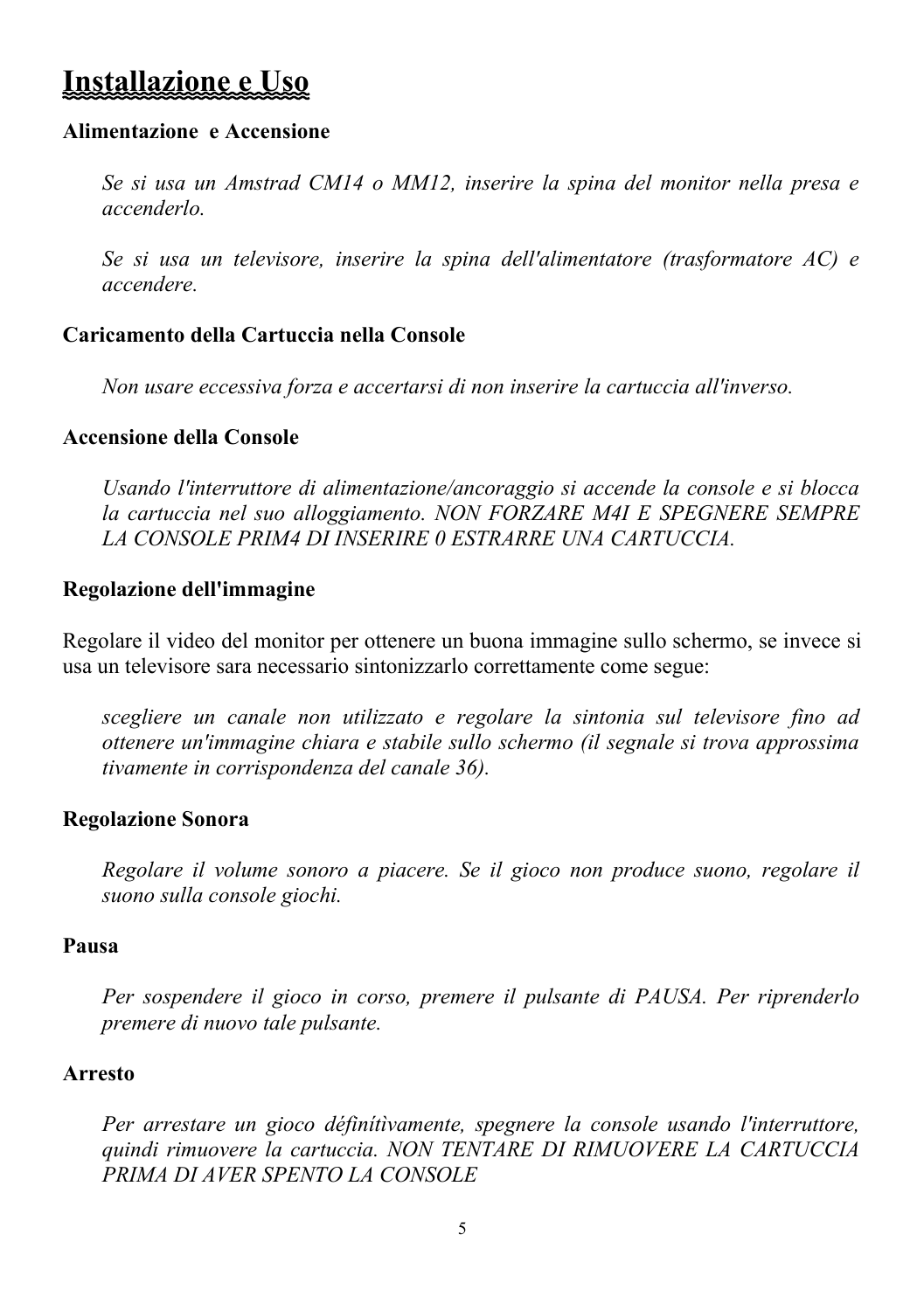| <b>PROBLEMA</b>                                                 | <b>VERIFICHE E REGOLAZIONI</b>                                                                                                                                                                                                                                         |  |  |  |  |  |  |
|-----------------------------------------------------------------|------------------------------------------------------------------------------------------------------------------------------------------------------------------------------------------------------------------------------------------------------------------------|--|--|--|--|--|--|
| <b>NESSUNA</b><br><b>IMMAGINE</b>                               | Verificare che l'interruttore di<br>alimentazJancoraggio sia su<br>ON.                                                                                                                                                                                                 |  |  |  |  |  |  |
| <b>SUSCHERMO</b><br><b>ACCESO</b>                               | Verificare che la spina dell'alimentatore sia inserita nella presa<br>di corrente.                                                                                                                                                                                     |  |  |  |  |  |  |
|                                                                 | Verificare che la Console sia correttamente collegata alla presa<br>antenna del televisore per mezzo del cavo TV di dotazione.                                                                                                                                         |  |  |  |  |  |  |
|                                                                 | Verificare che la cartuccia sia correttamente inserita nella<br>Verificare<br>televisore<br>che<br>il.<br>sia<br>sintonizzato<br>console.<br>correttamente sul canale giusto (Canale 36).                                                                              |  |  |  |  |  |  |
| <b>IMMAGINE</b><br><b>CHE</b>                                   | Regolare la sincronia orizzontale e verticale sul televisore o sul                                                                                                                                                                                                     |  |  |  |  |  |  |
| <b>CON</b><br><b>SCORRE</b><br>$\Omega$<br><b>BARRE O RIGHE</b> | monitor fino ad ottenere un'immagine netta e stabile.                                                                                                                                                                                                                  |  |  |  |  |  |  |
| DI DISTURBO                                                     |                                                                                                                                                                                                                                                                        |  |  |  |  |  |  |
| <b>IMMAGINE POCO</b>                                            | Verificare che tutti i cavi siano stabilmente connessi.                                                                                                                                                                                                                |  |  |  |  |  |  |
| <b>DEFINITA</b>                                                 | Regolare la sintonia fine ed il contrasto sul televisore. Se il<br>televisore dispone di dispositivo automatico di sintonia,<br>disabilitarlo ed usare la sintonia manuale (ciò non è possibile<br>se, disabilitando la sintonia fine automatica, si perde il colore). |  |  |  |  |  |  |
|                                                                 | Spostare la console lontano dal televisore, potrebbe essere<br>troppo vicina.                                                                                                                                                                                          |  |  |  |  |  |  |
| <b>GIOCO SENZA</b><br><b>SONORO</b>                             | Regolare il commutatore SOUND (SUONO) sulla console                                                                                                                                                                                                                    |  |  |  |  |  |  |
|                                                                 | Regolare il volume e la sintonia fine sul televisore                                                                                                                                                                                                                   |  |  |  |  |  |  |
| PROBLEMI DI<br><b>RICEZIONE DI</b>                              | Controllare che l'interruttore di alimentazione sulla console sia<br>su OFF e che il cavo TV sia scollegato. Verificare che l'antenna                                                                                                                                  |  |  |  |  |  |  |
| PROGRAMMI<br>TELEVISIVI                                         | sia correttamente collegata.                                                                                                                                                                                                                                           |  |  |  |  |  |  |

Se si incontrassero ulteriori problemi, si contatti il proprio rivenditore o il nostro Servizio Supporto Clienti.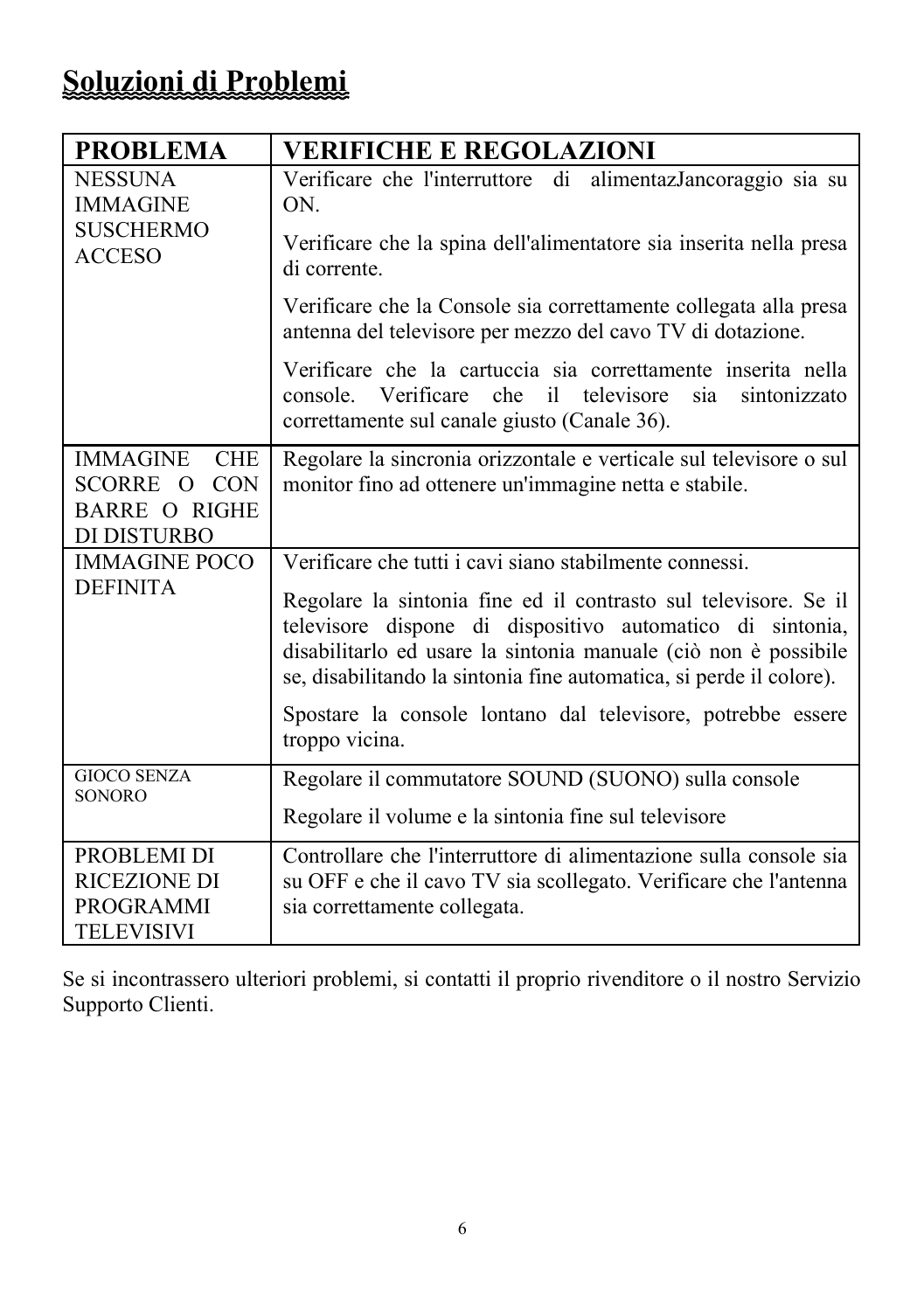# **Informazioni Tecniche - Connettori**

# **Aux**

|--|

# **Manopole Giochi**

|  |  | $\bullet\hspace{1mm}\bullet\hspace{1mm}\bullet\hspace{1mm}\bullet$ |  |  |  |  | PIN 1<br>PIN 2<br>PIN <sub>3</sub><br>PIN <sub>4</sub><br><b>PIN 5</b> | SU<br>GIU'<br><b>SINISTRA</b><br><b>DESTRA</b><br><b>SCORTA</b> | PIN 6<br>PIN <sub>7</sub><br>PIN <sub>8</sub><br>PIN <sub>9</sub> | FUOCO 2<br><b>FUOCO1</b><br><b>COMUNE</b><br>COM <sub>2</sub> |
|--|--|--------------------------------------------------------------------|--|--|--|--|------------------------------------------------------------------------|-----------------------------------------------------------------|-------------------------------------------------------------------|---------------------------------------------------------------|
|--|--|--------------------------------------------------------------------|--|--|--|--|------------------------------------------------------------------------|-----------------------------------------------------------------|-------------------------------------------------------------------|---------------------------------------------------------------|

Nota: sul connettore manopola giochi 2, il pin 9 non e COM 2.

# **Monitor**

| PIN 1            | <b>SINC</b>  | PIN 5            | BLU             |
|------------------|--------------|------------------|-----------------|
| PIN 2            | VERDE        | PIN <sub>6</sub> | <b>SUONO SX</b> |
| PIN <sub>3</sub> | LUMINOSITA'  | PIN <sub>7</sub> | <b>SUONO DX</b> |
| PIN 4            | <b>ROSSO</b> | PIN <sub>8</sub> | MASSA (GND)     |
|                  |              |                  |                 |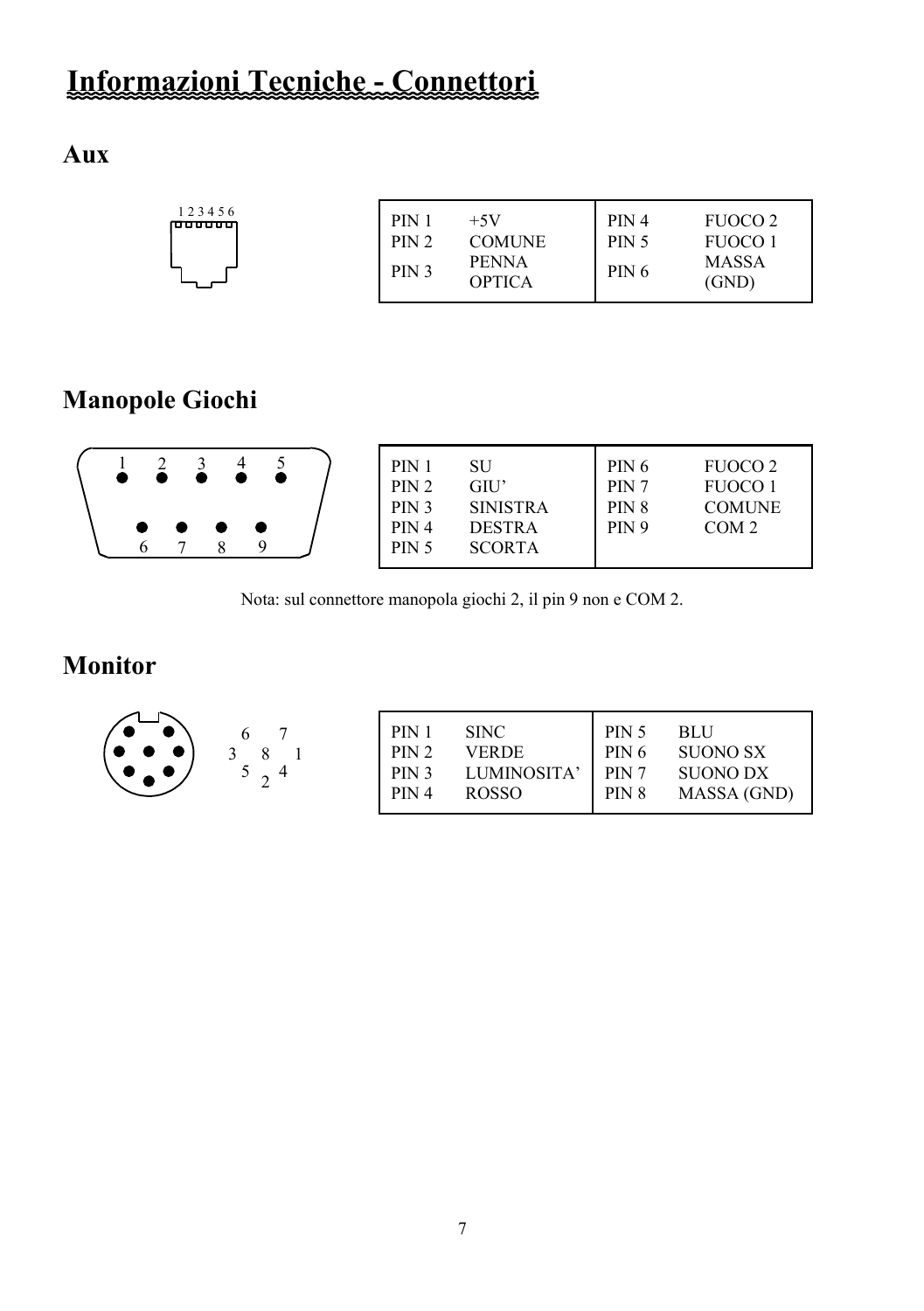# **Peritel (SCART)**



| PIN 1            | AUDIO DERECHO          | <b>PIN 12</b> | NO CONECTADO                                         |
|------------------|------------------------|---------------|------------------------------------------------------|
| PIN 2            | <b>NO CONECTADO</b>    | <b>PIN 13</b> | <b>MASA</b>                                          |
| PIN 3            | <b>AUDIO IZQUIERDO</b> | <b>PIN 14</b> | NO CONECTADO                                         |
| PIN 4            | <b>MASA</b>            | <b>PIN 15</b> | ROJO                                                 |
| <b>PIN 5</b>     | MASA                   | <b>PIN 16</b> | (CONECTADO ALTO)                                     |
| <b>PIN 6</b>     | NO CONECTADO           | <b>PIN 17</b> | <b>MASA</b>                                          |
| PIN <sub>7</sub> | AZUL                   | <b>PIN 18</b> | <b>MASA</b>                                          |
| PIN 8            | (CONECTADO ALTO)       | <b>PIN 19</b> | VIDEO COMPUESTO (SINCRONI-                           |
| PIN <sub>9</sub> | <b>MASA</b>            |               | <b>SMO COMPUESTO EN VERSION</b><br><b>FRANCESA</b> ) |
| <b>PIN 10</b>    | NO CONECTADO           | <b>PIN 20</b> | NO CONECTADO                                         |
| <b>PIN 11</b>    | <b>VERDE</b>           | <b>PIN 21</b> | <b>PANTALLA</b>                                      |





| PIN 1 CANALE SINISTRO<br>PIN 2 CANALE DESTRO<br>PIN 3 MASSA (GND) |  |
|-------------------------------------------------------------------|--|
|                                                                   |  |

# **Analog**



| <b>ANALOG STICK 1</b> |                                   | <b>ANALOG STICK 2</b> |                          |  |  |  |
|-----------------------|-----------------------------------|-----------------------|--------------------------|--|--|--|
| PIN 1                 | <b>GND (POT. COMUNE)</b>          | <b>PIN 9</b>          | <b>GND (POT. COMUNE)</b> |  |  |  |
| PIN 2                 | <b>FUOCO1</b>                     | <b>PIN 10</b>         | <b>FUOCO 1</b>           |  |  |  |
| PIN <sub>3</sub>      | X1                                | <b>PIN 11</b>         | X <sub>2</sub>           |  |  |  |
| PIN 4                 | COM <sub>1</sub><br>(COMMUTATORI) | <b>PIN 12</b>         | COM 2 (COMMUTATORI)      |  |  |  |
| <b>PIN 5</b>          | $+5V$                             | <b>PIN 13</b>         | Y2                       |  |  |  |
| <b>PIN 6</b>          | Y1                                | <b>PIN 14</b>         | <b>FUOCO 2</b>           |  |  |  |
| PIN <sub>7</sub>      | FUOCO 2                           | <b>PIN 15</b>         | <b>GND (POT. COMUNE)</b> |  |  |  |
| PIN 8                 | <b>GND (POT. COMUNE)</b>          |                       |                          |  |  |  |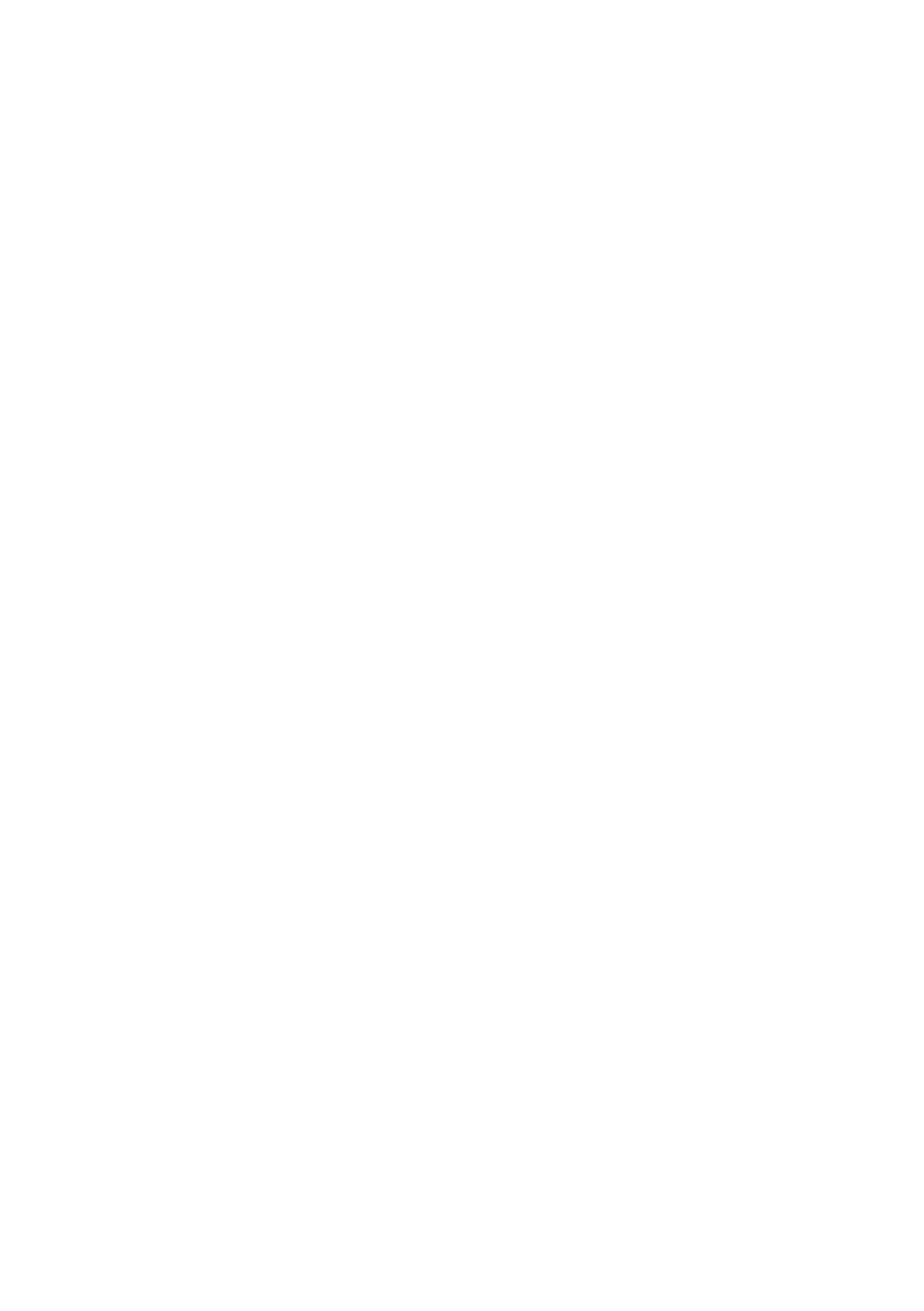

Les produits décrits dans ce manuel peuvent être techniquement améliorés par la suite.

Ce manuel est fourni gratuitement et est destiné à faciliter l'utilisation du produit. AMSTRAD ne pourra être tenu pour responsable de toute perte ou dommage qui pourrait résulter de l'utilisation de ces informations, renseignements, des erreurs ou omissions de ce manuel, ainsi que de toutes utilisations impropres du produit. Veuillez lire attentivement ces instructions et toutes autres notes fournies avec le produit, y compris la carte de garantie.

#### **IMPORTANT**

Il est impératif de se conformer aux termes de la carte de garantie fournie avec l'appareil.

#### **LIMITATIONS**

EN AUCUN CAS AMSTRAD NE SM RESPONSABLE MM MU DOMMAGE QUI POURRAIT RÉSULTER DE L'UTILISATION DU MATERIEL, D'UNE DÉFECTUOSITÉ DU PRODUIT OU DE TOUTES INFORMATIONS FOURNIES, Y COMP S MUTE PERTE DE PROFIT, PERTE ECONOMIQUE OU AUTRES CONSEQUENCES DIRECTES OU INDIRECTES.

Toute correspondance est à adresser à:

AMSTRAD INTERNATIONAL Service consommateurs Tél:69.07.02.60 32, avenue de l'Océanie Bât A Z.A de Courtaboeuf 91940 LES ULIS

© Copyright 1990 AMSTRAD plc

Ni l'information, ni le produit décrits dans ce manuel, ne peuvent être modifiés ou reproduits totalement ou partiellement, sans l'accord préalable d'AMSTRAD International S.A.

Publié par AMSTRAD

Traduit pour la France par Isabelle PITARD

L'emploi de la, marque ou du nom AMSTRAD sans autorisation préalable est strictement interdit.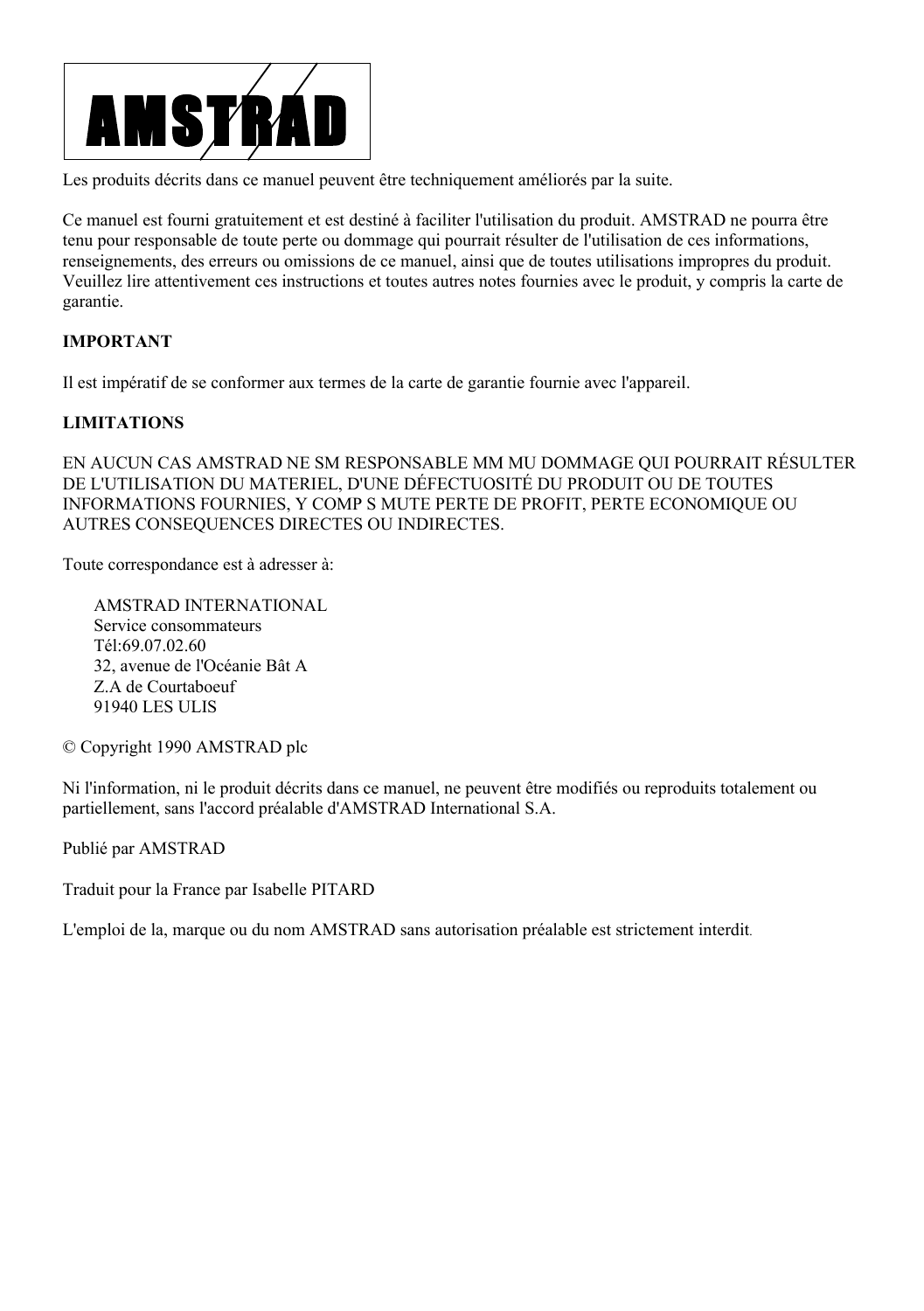# **Contenu du Carton**



## **Entretien de votre GX4000**

- *Coupez toujours l'alimentation de la console avant d'insérer ou d'enlever une cartouche.*
- *Après utilisation, enlevez la cartouche et débranchez l'adaptateur de la prise secteur.*
- *Ne jamais toucher aux éléments électriques de la cartouche et maintenez la à l'abri de la poussière et de la saleté.*
- *Manipulez la manette de jeux avec soin.*
- *Votre appareil doit être alimenté uniquement par un adaptateur secteur ou via un moniteur AMSTRAD MM12 ou CM14.*
- *Ne pas tirer sur la console avec les manettes ou cordons.*
- *Ne pas exposer les éléments à des températures extrêmes.*
- *Ne pas renverser de liquides sur les différents éléments du GX4000.*
- *Si vous souhaitez nettoyer votre appareil, utilisez un chiffon doux imprégné d'eau uniquement.*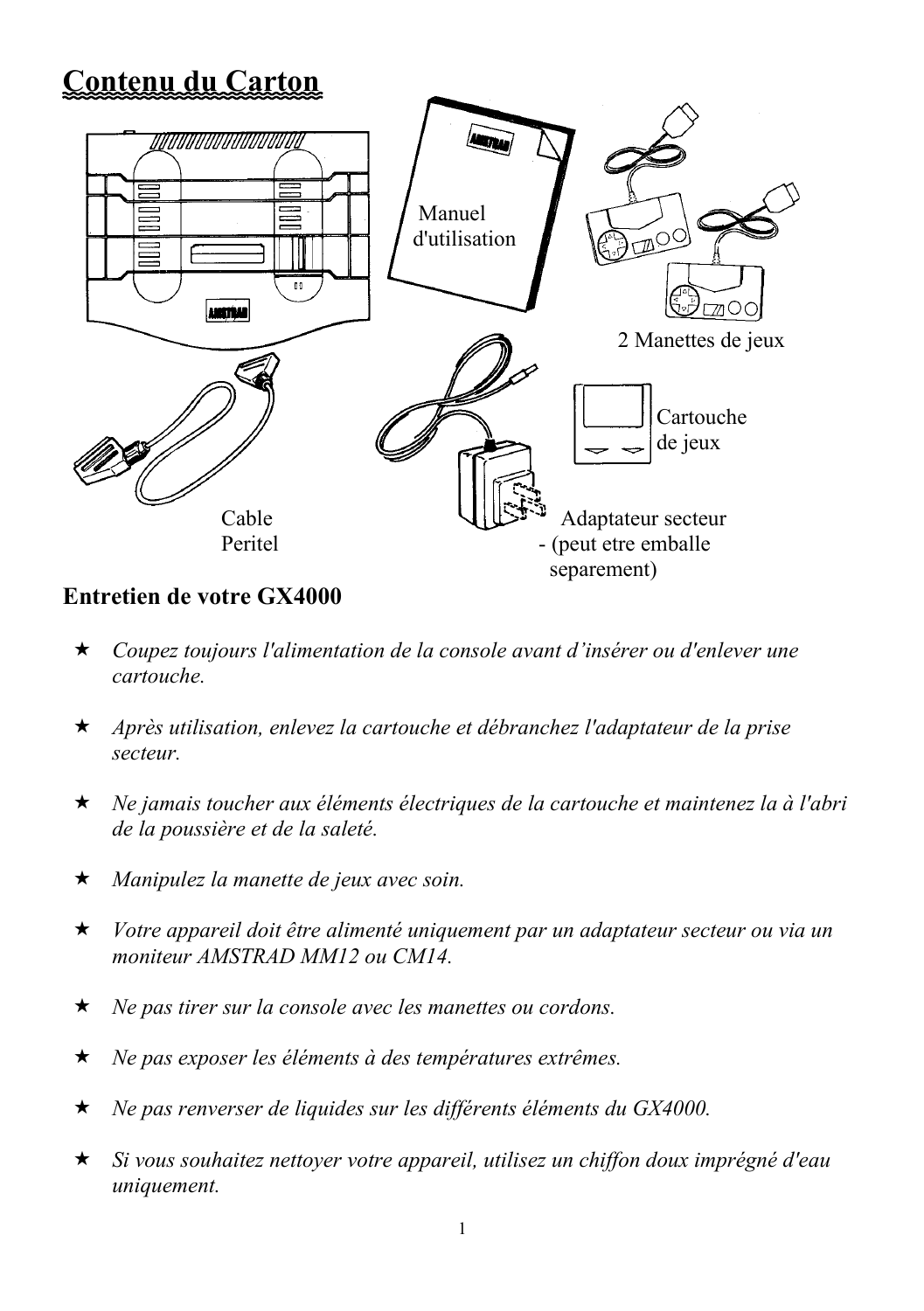# **Caractéristiques**

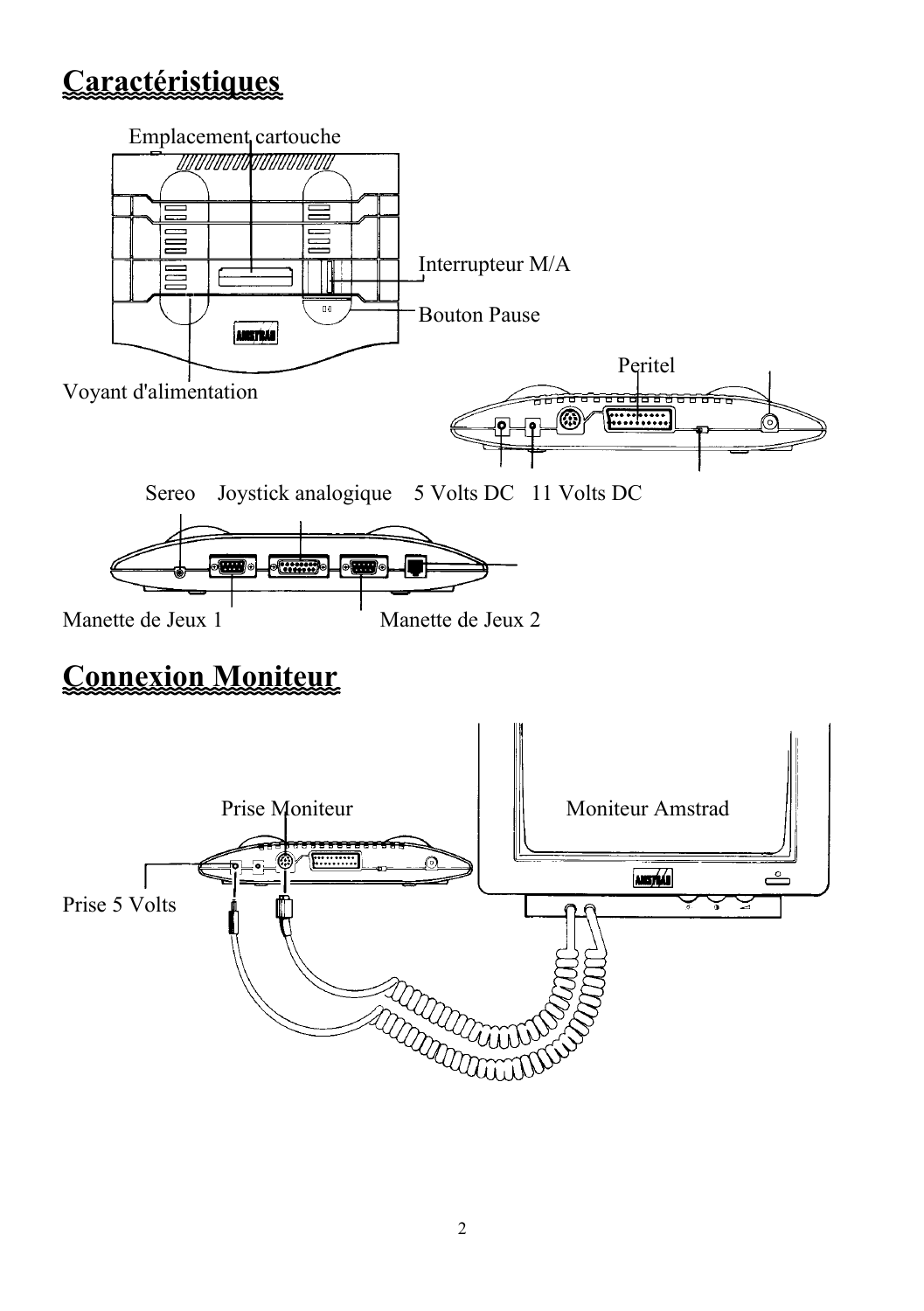# **Connexion TV**



## **Amplificateur Externe**

La console peut être connectée à un amplificateur stéréo et à un haut parleur. Le câble d'entrée de votre amplificateur stéréo doit comporter à une extrémité une prise jack 3,5mm, qui doit être insérée dans la prise stéréo du GX4000.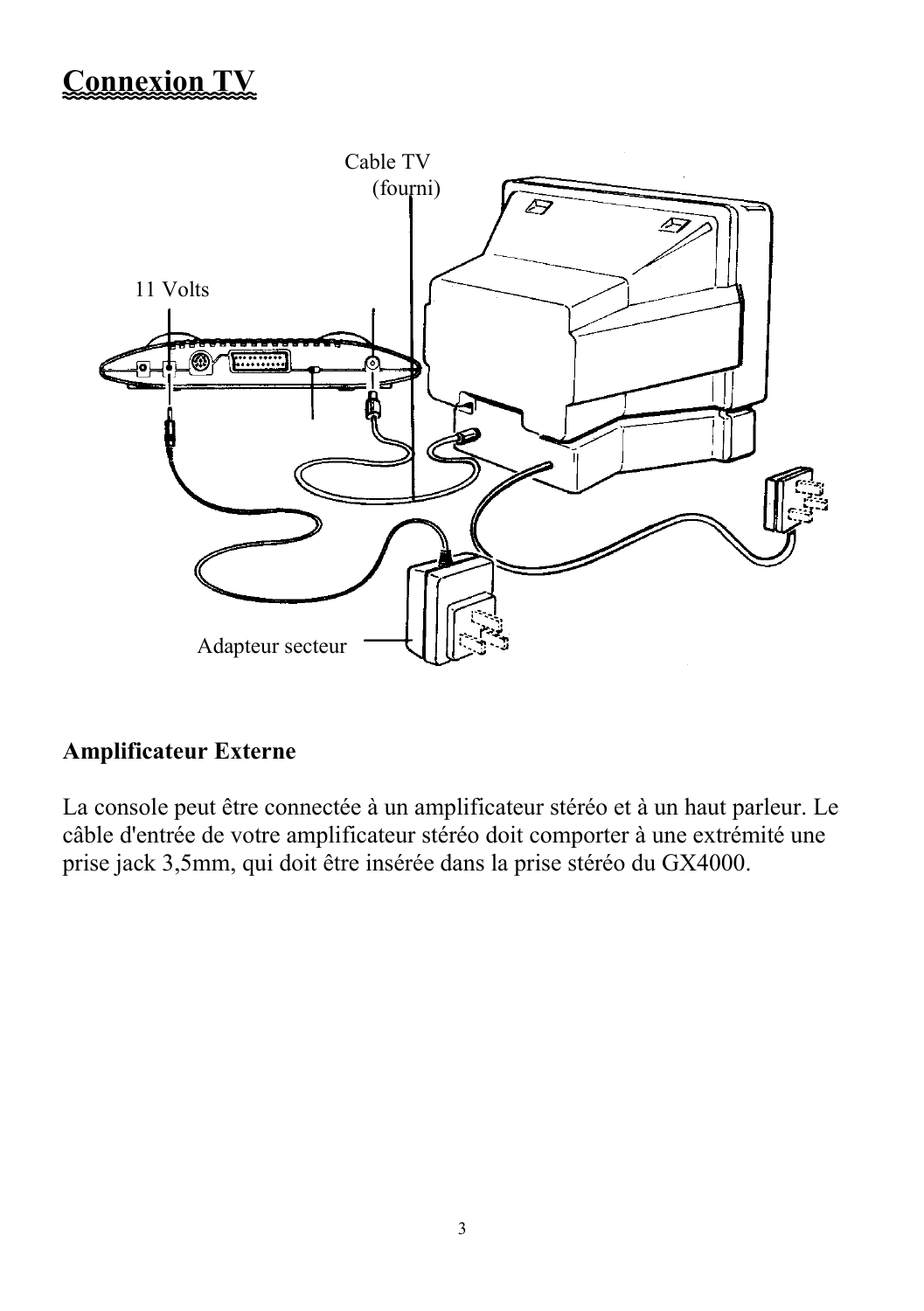# **Connexion de Manette de Jeux**



# **Autres Périphériques**

Remarque : Les périphériques de contrôle autres que les manettes de jeux fournies ne marcheront qu'avec des jeux prévoyant leur exploitation.

Analogique: un joystick analogique peut être connecté et utilisé à la place et de la même façon que les manettes de jeux fournies.

AUX - un pistolet ou un autre périphérique de contrôle auxiliaire peut être connecté et utilisé à la place et de la même façon que les manettes ou un joystick analogique.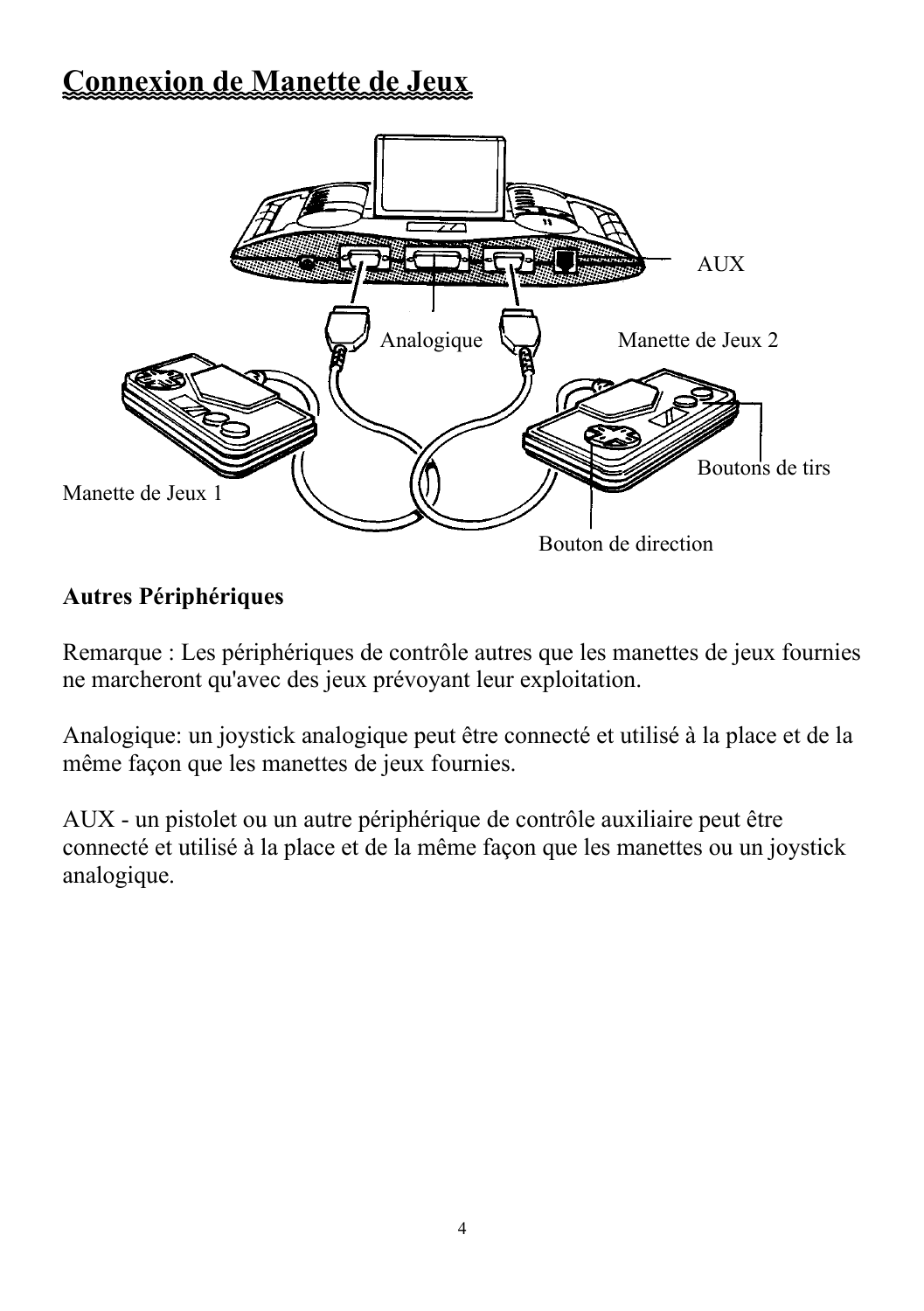# **Fonctionnemen**

# **Lancement**

## **Branchez et allumez la machine.**

*Si vous utilisez un Amstrad M14 ou un MW12 - branchez et allumez le moniteur.*

*Si vous utilisez votre télévision - branchez l'adaptateur secteur et allumez l'appareil.*

## **Charger la cartouche dans la console.**

*Si la cartouche s'insère mal, n'essayez pas de forcer, vérifiez que vous la positionnez dans le bon sens.*

## **Allumer la console.**

*Utilisez l'interrupteur M/A qui met sous tension la console et vérouille la cartouche en position. NE FORCEZ JAMAIS - ETEIGNEZ LA CONSOLE AVANT DE CHARGER OU D'ENLEVER UNE CARTOUCHE*

## **Régler l'image.**

Ajustez votre moniteur pour obtenir une image plus nette à l'écran. Si vous utilisez un téléviseur, il vous faudra le régler de la façon suivante:

*Sélectionnez une chaîne non utilisée de votre télévision et réglez le bouton de réglage fin des chaînes. Si votre télévision possède un bouton rotatif de sélection de programmes, tournez le jusqu'à ce que l'image soit stable (le signal se situe approximativement sur le canal 36).*

## **Régler le son.**

*Ajustez le volume si nécessaire*

## **Pause.**

*Appuyez sur la touche Pause pour arrêter momentanément le jeu. Appuyez de nouveau sur cette touche pour continuer.*

## **Arrêt.**

*Quand vois voulez arrêter un jeu, positionnez l'interrupteur M/A sur OFF, puis enlevez la cartouche. N'ESSAYEZ PAS D'ENLEVER LA CARTOUCHE AVANT D'AVOIR MIS L'APPAREIL HORS TENSION.*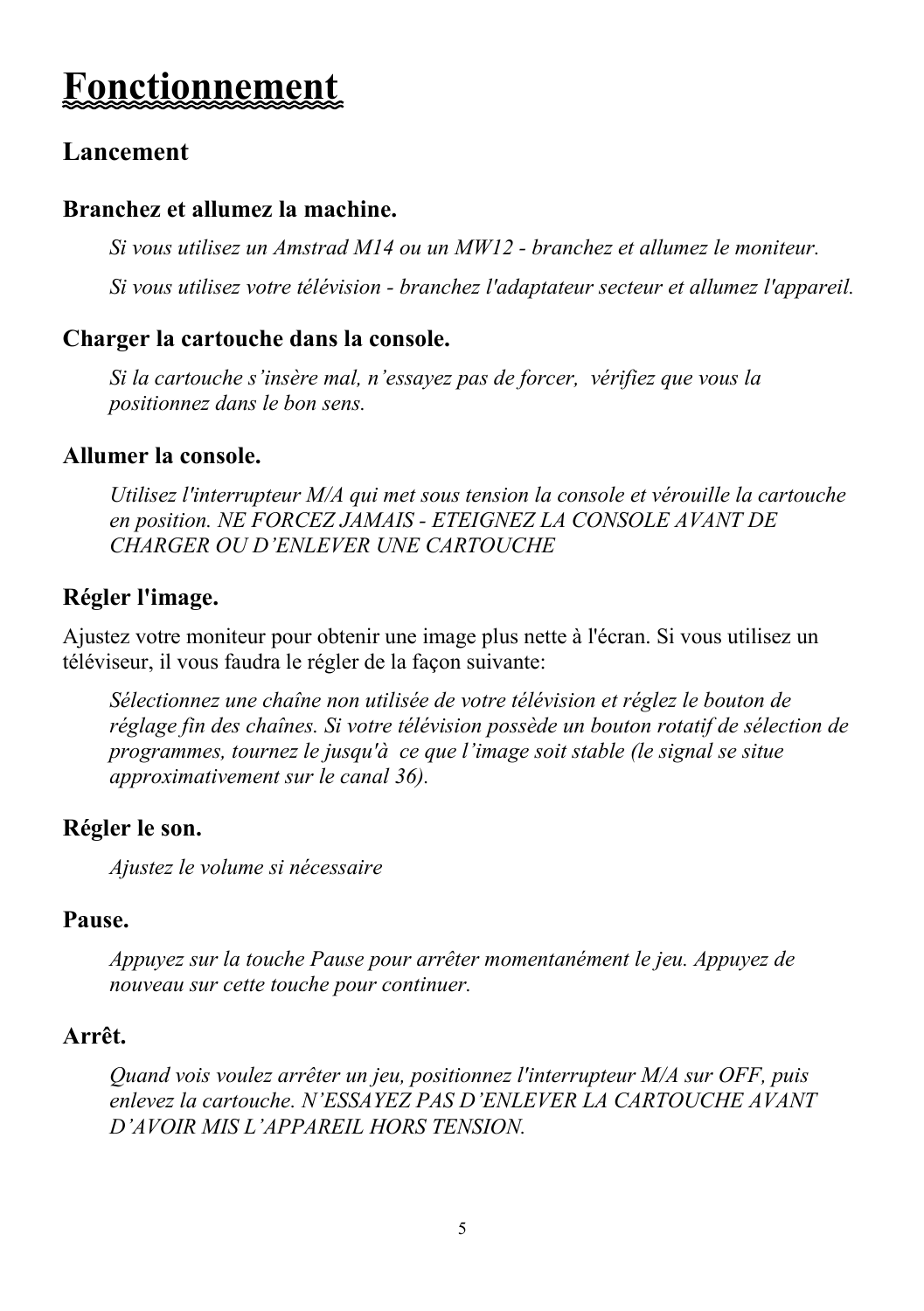# **Résoudre les Problèmes**

| <b>PROBLEMES</b>                                                                                  | <b>VERIFICATIONS ET REGLAGES</b>                                                                                                                                                                                                                                                                                                               |
|---------------------------------------------------------------------------------------------------|------------------------------------------------------------------------------------------------------------------------------------------------------------------------------------------------------------------------------------------------------------------------------------------------------------------------------------------------|
| <b>PAS D'IMAGE MAIS</b><br><b>L'ECRAN EST</b>                                                     | Vérifier si l'interrupteur M/A est positionne sur ON.                                                                                                                                                                                                                                                                                          |
| ALLUME.                                                                                           | Vérifier si l'adaptateur secteur est connecte au secteur.                                                                                                                                                                                                                                                                                      |
|                                                                                                   | Vérifier que la console soit correctement connecte à la prise<br>antenne de votre TV en utilisant le câble fourni.                                                                                                                                                                                                                             |
|                                                                                                   | Vérifier que la cartouche soit correctement insérée dans la<br>console.                                                                                                                                                                                                                                                                        |
|                                                                                                   | Vérifier que votre TV soit positionnée sur le bon canal (canal<br>$36$ ).                                                                                                                                                                                                                                                                      |
| L'IMAGE DEFILE OU<br>PRESENTE DES<br><b>BARRES</b><br><b>VERTICALES OU</b><br><b>HORIZONTALES</b> | Ajusté le bouton de stabilité de votre ou de votre moniteur<br>jusqu'a ce que l'image soit stable.                                                                                                                                                                                                                                             |
| <b>IMAGE DE</b><br><b>MAUVAISE</b>                                                                | Vérifier que tous les câbles soient correctement connectes.                                                                                                                                                                                                                                                                                    |
| <b>QUALITE</b>                                                                                    | Régler le bouton de réglage fin des chaînes et de contraste de<br>votre TV. Si votre téléviseur est équipe d'un système<br>automatique de réglage fin des chaînes, déconnectez le et utilisez<br>le système manuel (vous ne pourrez pas le faire si votre téléviseur<br>devient noir et blanc quand le système automatique est<br>déconnecte). |
|                                                                                                   | Eloignez la console du televisieur $-$ il se peut qu'elle soit placée<br>trop près.                                                                                                                                                                                                                                                            |
| PAS DE SON                                                                                        | Ajusté le volume de télévision et le réglage fin des chaînes.                                                                                                                                                                                                                                                                                  |
| PROBLEMES DE<br><b>RECEPTION DES</b><br><b>PROGRAMMES</b>                                         | Vérifier que l'interrupteur de votre console soit sur la position<br>ON et que le câble de la TV ne soit pas déconnecte.                                                                                                                                                                                                                       |
|                                                                                                   | Vérifier que l'antenne soit correctement connectée.                                                                                                                                                                                                                                                                                            |

Si votre problème persiste, consultez votre revendeur ou le service consommateur d'Amstrad.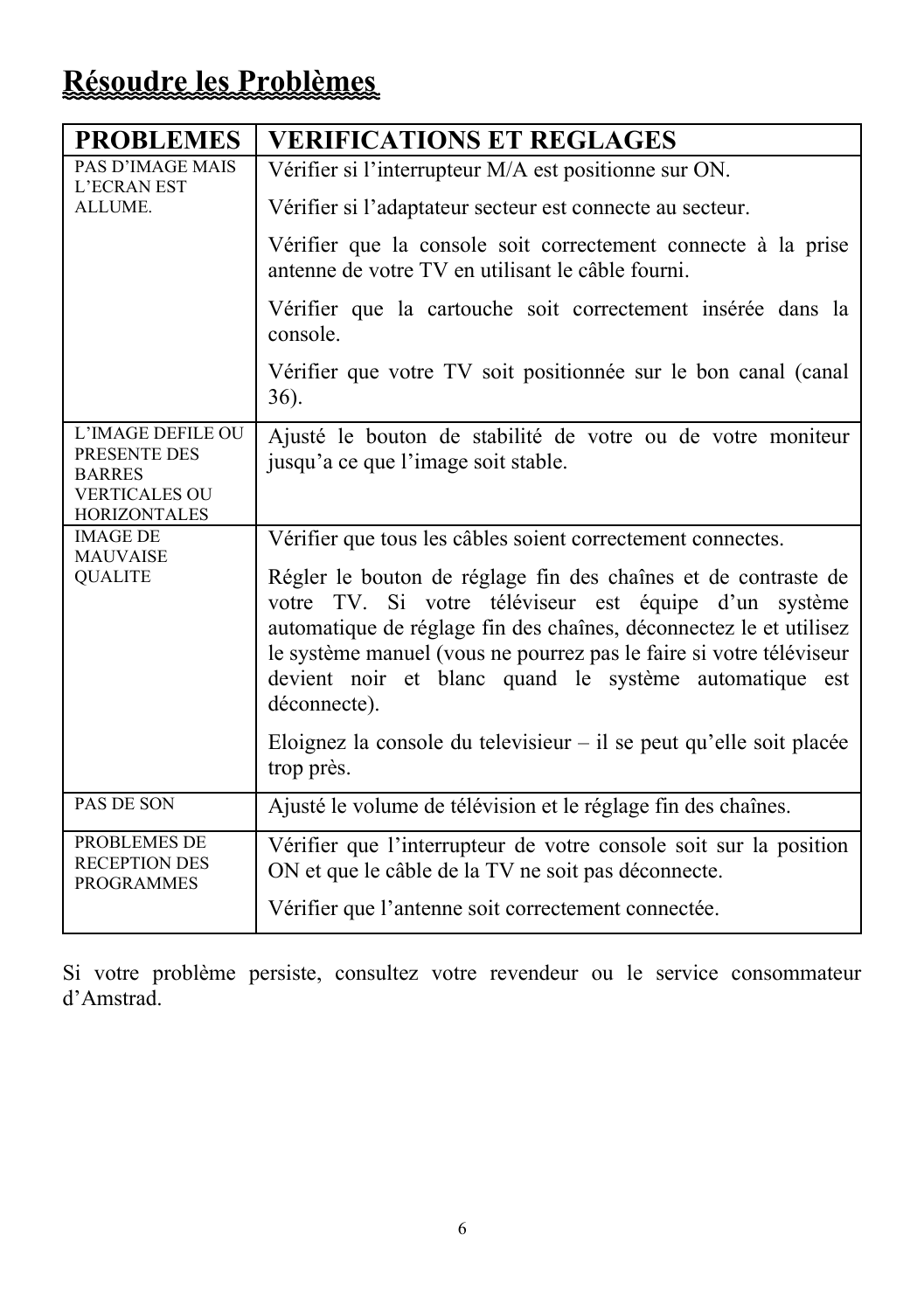# **Informations Technique - Connecteurs**

# **Aux**

| 123456<br>n <del>ooooo</del> | <b>BROCHE 1</b><br><b>BROCHE 2</b><br><b>BROCHE 3</b> | $+5V$<br><b>COMMUNE</b><br>LPEN | <b>BROCHE 4</b><br><b>BROCHE 5</b><br><b>BROCHE 6</b> | TIR 2.<br>FIR 1<br><b>MASSE</b> |
|------------------------------|-------------------------------------------------------|---------------------------------|-------------------------------------------------------|---------------------------------|
|                              |                                                       |                                 |                                                       |                                 |

# **Manettes de Jeux**

|  |  | $\bullet\hspace{0.4cm}\bullet\hspace{0.4cm}\bullet\hspace{0.4cm}\bullet$ |  |  |  |  |  | BROCHE 1 HAUT<br>BROCHE 2<br>BROCHE 3 GAUCHE<br>BROCHE 4<br>BROCHE 5 | <b>BAS</b><br><b>DROIT</b><br>LIBRE | BROCHE 6 TIR 2<br>BROCHE 7 TIR 1<br>BROCHE 9 COM 2 | BROCHE 8 COMMUNE |
|--|--|--------------------------------------------------------------------------|--|--|--|--|--|----------------------------------------------------------------------|-------------------------------------|----------------------------------------------------|------------------|
|--|--|--------------------------------------------------------------------------|--|--|--|--|--|----------------------------------------------------------------------|-------------------------------------|----------------------------------------------------|------------------|

Remarque: la BROCHE 9 ne correspond pas au COM 2 du connecteur de la manette de jeu 2.

# **Moniteur**

|  | <b>BROCHE 1</b><br>BROCHE 2<br>BROCHE 3 | <b>SYNC</b><br>VERT<br><b>LUM</b> | BROCHE 5<br>BROCHE 6<br><b>BROCHE 7</b> | <b>BLEU</b><br>VOIE G.<br>VOIE D- |
|--|-----------------------------------------|-----------------------------------|-----------------------------------------|-----------------------------------|
|  | BROCHE 4                                | <b>ROUGE</b>                      | <b>BROCHE 8</b>                         | <b>MASSE</b>                      |
|  |                                         |                                   |                                         |                                   |